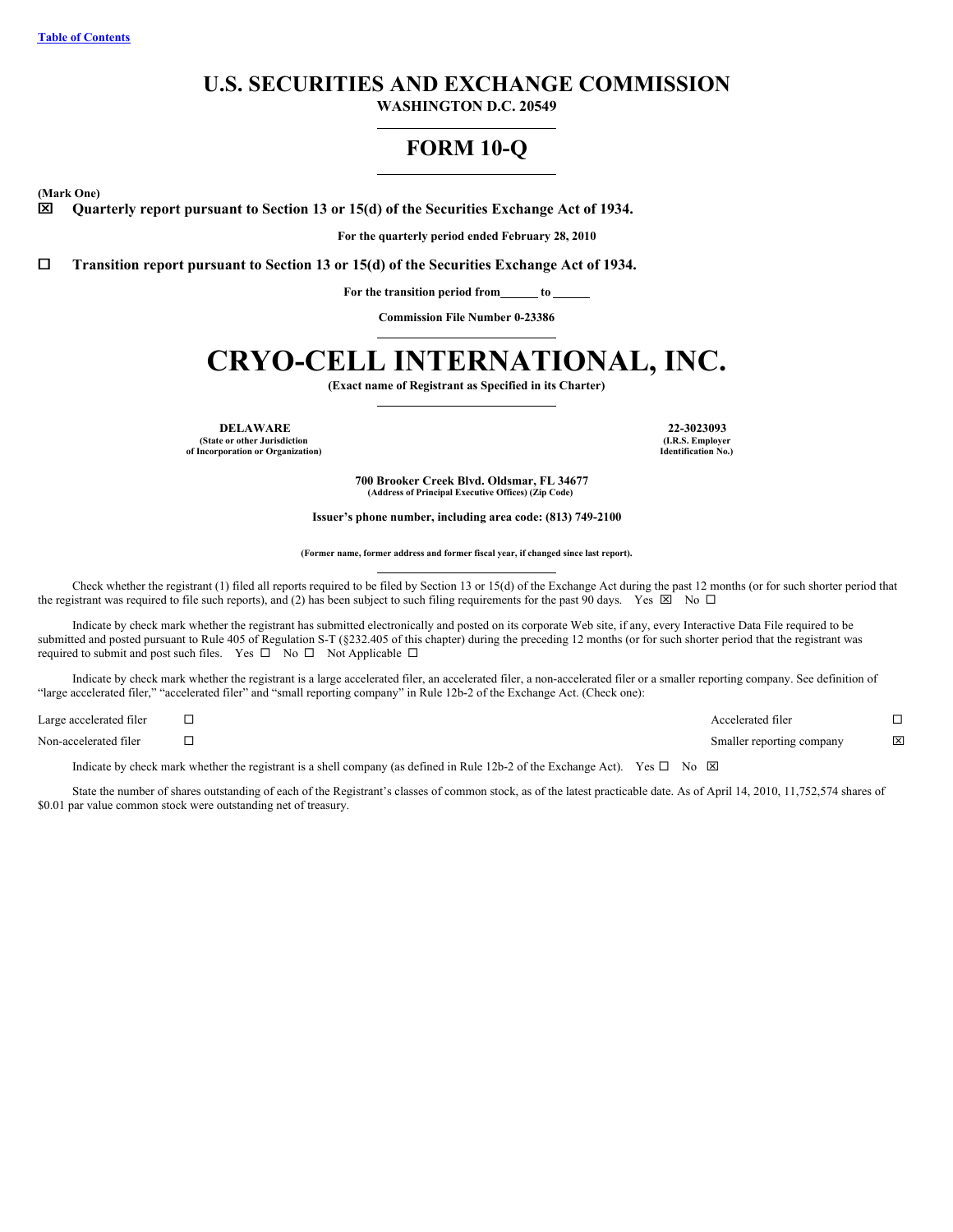## <span id="page-1-0"></span>**CRYO-CELL INTERNATIONAL, INC. AND SUBSIDIARIES TABLE OF CONTENTS**

## **PART I - FINANCIAL INFORMATION (UNAUDITED) Item 1. Financial Statements** [Consolidated](#page-2-0) Balance Sheets 3 [Consolidated](#page-3-0) Statements of Operations 4<br> **Consolidated Statements of Cash Flows** 5 [Consolidated](#page-4-0) Statements of Cash Flows Notes to [Consolidated](#page-5-0) Financial Statements 6 Item 2. [Management's](#page-15-0) Discussion and Analysis of Financial Condition and Results of Operations 16 Item 3. [Quantitative](#page-24-0) and Qualitative Disclosures about Market Risk 25 **Item 4. Controls and [Procedures](#page-24-1)** 25 **PART II - OTHER INFORMATION** Item 1. Legal [Proceedings](#page-25-0) 26 Item 1A. Risk [Factors](#page-25-1) 26 Item 2. [Unregistered](#page-26-0) Sales of Equity Securities and Use of Proceeds 27 Item 3. Defaults Upon Senior [Securities](#page-26-1) 27 <u>Item 4. [Reserved](#page-26-2)</u> 27 **Item 5. Other [Information](#page-26-3)** 27 **Item 6. [Exhibits](#page-27-0)** 28 [SIGNATURES](#page-28-0) 29

## 2

**PAGE**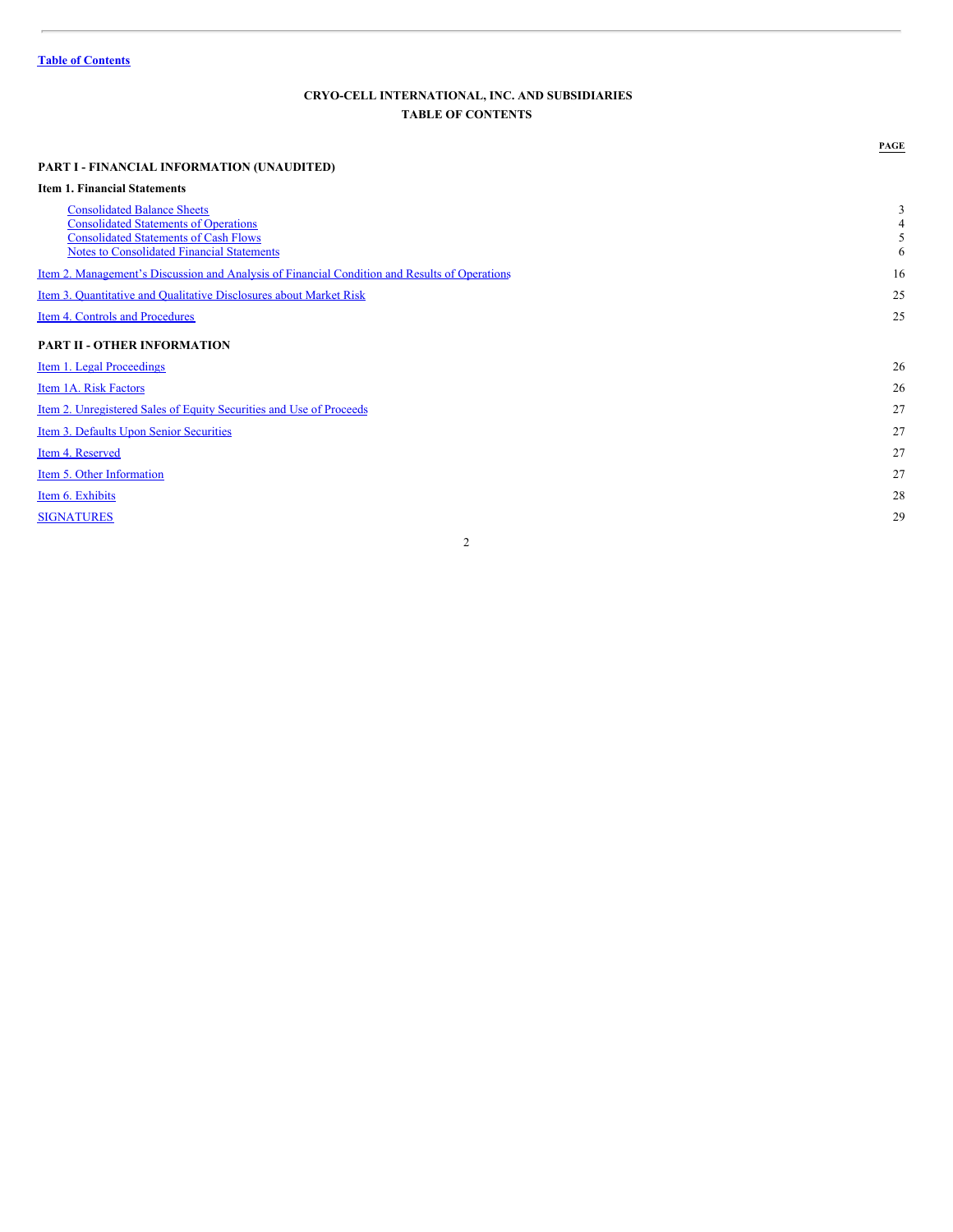## <span id="page-2-0"></span>**CRYO-CELL INTERNATIONAL, INC. AND SUBSIDIARIES CONSOLIDATED BALANCE SHEETS**

|                                                                                                                           | February 28,<br>2010<br>(unaudited) | November 30,<br>2009 |
|---------------------------------------------------------------------------------------------------------------------------|-------------------------------------|----------------------|
| <b>ASSETS</b>                                                                                                             |                                     |                      |
| <b>Current Assets</b>                                                                                                     |                                     |                      |
| Cash and cash equivalents                                                                                                 | \$6,566,159                         | \$6,850,765          |
| Restricted cash                                                                                                           | 200,000                             | 200,000              |
| Marketable securities and other investments                                                                               | 1,140,000                           | 960,000              |
| Accounts receivable and advances (net of allowance for doubtful accounts of \$588,711 and \$510,440, respectively)        | 2,247,206                           | 2,246,181            |
| Deferred tax assets                                                                                                       | 15,000                              | 15,000               |
| Prepaid expenses and other current assets                                                                                 | 776,973                             | 682,215              |
| Total current assets                                                                                                      | 10,945,338                          | 10,954,161           |
| <b>Property and Equipment-net</b>                                                                                         | 2,258,742                           | 2,369,888            |
| <b>Other Assets</b>                                                                                                       |                                     |                      |
| Marketable securities and other investments                                                                               | 6.404                               | 6.404                |
| Note receivable                                                                                                           | 91,758                              | 91,758               |
| Investment in Saneron CCEL Therapeutics, Inc.                                                                             | 684,000                             | 684,000              |
| Deposits and other assets                                                                                                 | 609,959                             | 501,917              |
| Total other assets                                                                                                        | 1,392,121                           | 1,284,079            |
| <b>Total assets</b>                                                                                                       | \$14,596,201                        | \$14,608,128         |
| <b>LIABILITIES AND STOCKHOLDERS' DEFICIT</b>                                                                              |                                     |                      |
| <b>Current Liabilities</b>                                                                                                |                                     |                      |
| Accounts payable                                                                                                          | 860,287<br>S.                       | 750,127<br>\$        |
| Accrued expenses                                                                                                          | 1,752,913                           | 2,130,760            |
| Deferred revenue                                                                                                          | 5,352,513                           | 5,449,483            |
| Total current liabilities                                                                                                 | 7,965,713                           | 8,330,370            |
| <b>Other Liabilities</b>                                                                                                  |                                     |                      |
| Deferred revenue, net of current portion                                                                                  | 7,418,905                           | 7,407,287            |
| Deferred tax liabilities                                                                                                  | 15,000                              | 15,000               |
| Long-term liability-revenue sharing agreements                                                                            | 3,750,000                           | 3,750,000            |
| Deferred consulting obligation                                                                                            | 263,219                             | 286,441              |
| Total other liabilities                                                                                                   | 11,447,124                          | 11,458,728           |
| Commitments and Contingencies                                                                                             |                                     |                      |
| <b>Stockholders' Deficit</b>                                                                                              |                                     |                      |
| Preferred stock (\$.01 par value, 500,000 authorized and none issued)                                                     |                                     |                      |
| Common stock (\$.01 par value, 20,000,000 authorized; 11,752,574 as of February 28, 2010 and November 30, 2009 issued and |                                     |                      |
| outstanding)                                                                                                              | 117,526                             | 117,526              |
| Additional paid-in capital                                                                                                | 24,633,950                          | 24,588,850           |
| Treasury stock, at cost                                                                                                   | (484, 535)                          | (484, 535)           |
| Accumulated other comprehensive loss                                                                                      | (94, 055)                           | (94, 055)            |
| Accumulated deficit                                                                                                       | (28,989,522)                        | (29,308,756)         |
| Total stockholders' deficit                                                                                               | (4,816,636)                         | (5,180,970)          |
| Total liabilities and stockholders' deficit                                                                               | \$14,596,201                        | \$14,608,128         |

The accompanying notes are an integral part of these consolidated financial statements.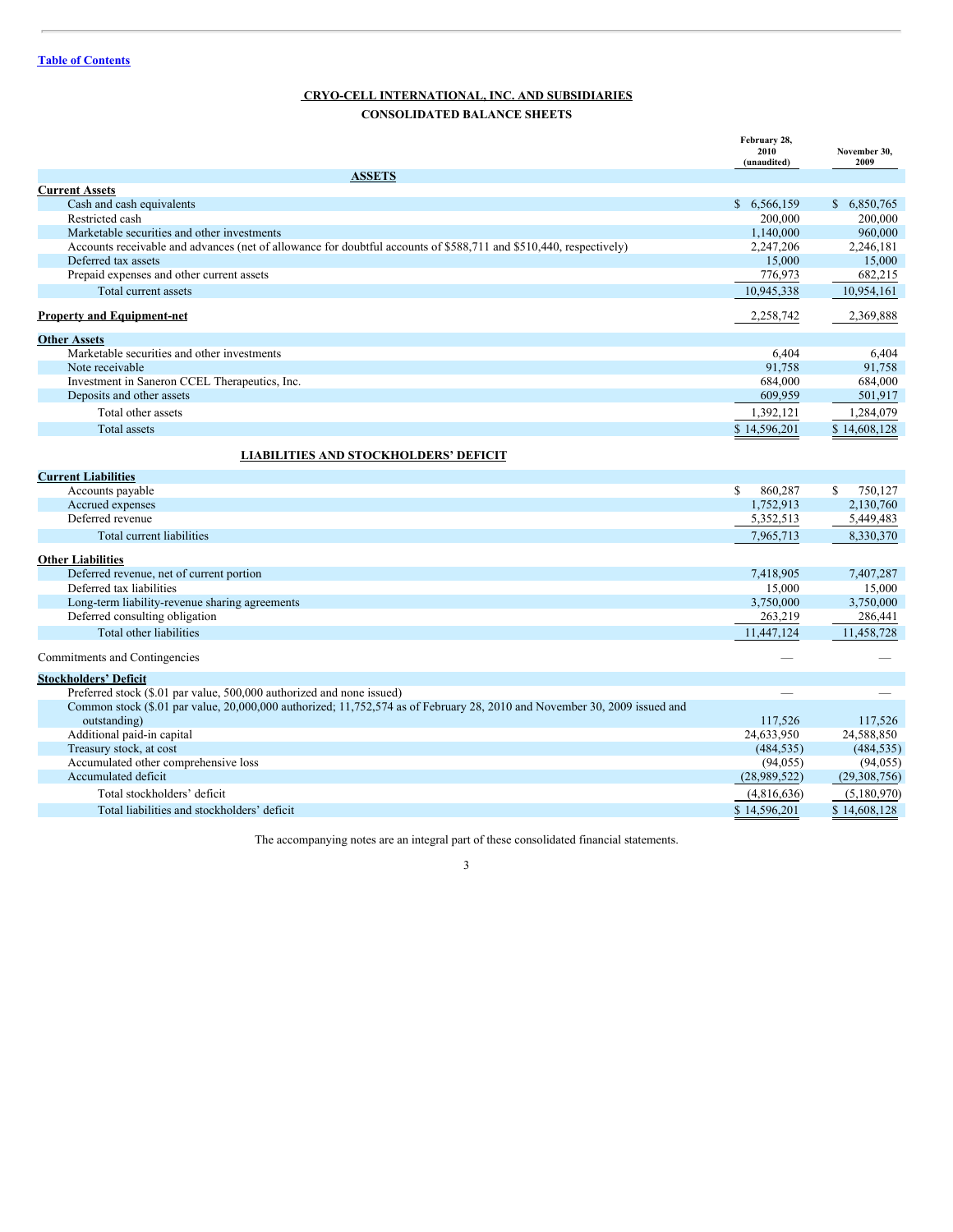## <span id="page-3-0"></span>**CRYO-CELL INTERNATIONAL, INC. AND SUBSIDIARIES CONSOLIDATED STATEMENTS OF OPERATIONS (Unaudited)**

|                                                                    |                      | <b>For the Three Months Ended</b> |
|--------------------------------------------------------------------|----------------------|-----------------------------------|
|                                                                    | February 28,<br>2010 | February 28,<br>2009              |
| <b>Revenue:</b>                                                    |                      |                                   |
| Processing and storage fees                                        | \$3,789,719          | \$3,864,957                       |
| Licensee income (1)                                                | 447,142              | 390,061                           |
| Total revenue                                                      | 4,236,861            | 4,255,018                         |
| <b>Costs and Expenses:</b>                                         |                      |                                   |
| Cost of sales                                                      | 1,092,668            | 1,109,690                         |
| Marketing, general and administrative expenses                     | 2,320,944            | 2,095,243                         |
| Research, development and related engineering                      | 52,083               | 25,640                            |
| Depreciation and amortization                                      | 73,739               | 100,299                           |
| Total costs and expenses                                           | 3,539,434            | 3,330,872                         |
| <b>Operating Income</b>                                            | 697,427              | 924,146                           |
| <b>Other Income (Expense):</b>                                     |                      |                                   |
| Interest income                                                    | 6,091                | 19,558                            |
| Interest expense                                                   | (334, 121)           | (324, 241)                        |
| Total other expense                                                | (328,030)            | (304, 683)                        |
| Income before equity in losses of affiliate and income tax expense | 369,397              | 619,463                           |
| Equity in losses of affiliate                                      | (16, 941)            | (31, 867)                         |
| Income before income tax expense                                   | 352,456              | 587,596                           |
| Income tax expense - foreign $(1)$                                 | (33, 222)            | (33,620)                          |
| <b>Net Income</b>                                                  | 319,234<br>S.        | 553,976<br>\$.                    |
| Net income per common share - basic                                | 0.03                 | 0.05<br>\$.                       |
| Weighted average common shares outstanding - basic                 | 11,752,574           | 11,750,543                        |
| Net income per common share - diluted                              | 0.03                 | 0.05                              |
| Weighted average common shares outstanding - diluted               | 11,826,592           | 11,751,084                        |

(1) See Note 5, Licensee Income - Prior Periods

The accompanying notes are an integral part of these consolidated financial statements.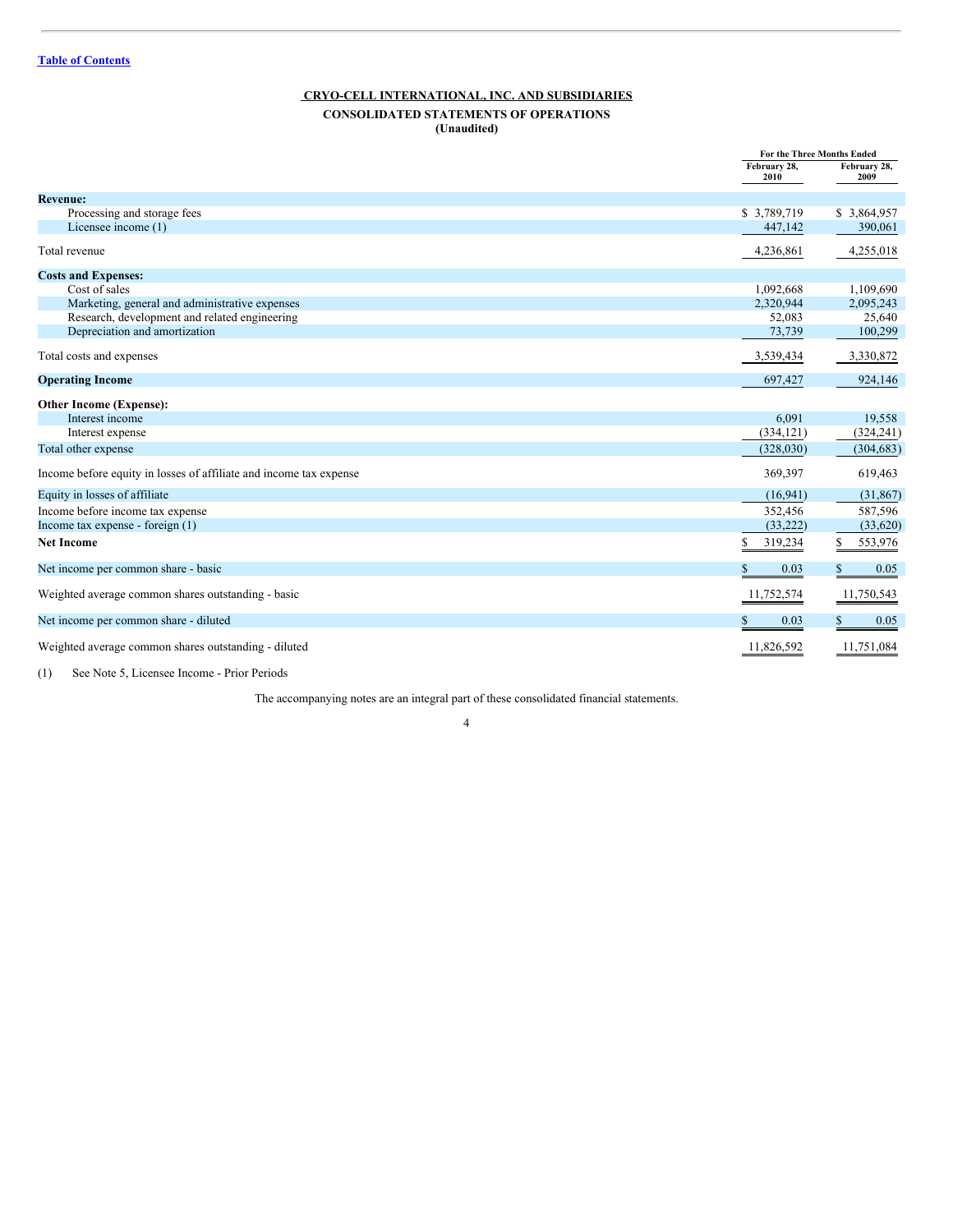## <span id="page-4-0"></span>**CONSOLIDATED STATEMENTS OF CASH FLOWS (Unaudited)**

|                                                                                             | <b>For the Three Months Ended</b> |                      |
|---------------------------------------------------------------------------------------------|-----------------------------------|----------------------|
|                                                                                             | February 28,<br>2010              | February 28,<br>2009 |
| <b>Cash Flows from Operating Activities:</b>                                                |                                   |                      |
| Net income (1)                                                                              | \$ 319,234                        | \$553,976            |
| Adjustments to reconcile net income to net cash (used in) provided by operating activities: |                                   |                      |
| Depreciation and amortization expense                                                       | 145,647                           | 170,951              |
| Compensatory element of stock options                                                       | 28,159                            | 42,526               |
| Provision for (recovery of) doubtful accounts                                               | (19,797)                          | 75,866               |
| Equity in losses of affiliate                                                               | 16.941                            | 31,867               |
| Changes in assets and liabilities:                                                          |                                   |                      |
| Accounts receivable and advances (1)                                                        | 18,772                            | (189, 362)           |
| Note receivable                                                                             |                                   | (782)                |
| Prepaid expenses and other current assets                                                   | (94, 758)                         | (117,577)            |
| Deposits and other assets                                                                   | (100,000)                         | 12,938               |
| Accounts payable (1)                                                                        | 110,160                           | (184, 385)           |
| Accrued expenses                                                                            | (377, 847)                        | 179,610              |
| Deferred consulting obligation                                                              | (23, 222)                         | (21,653)             |
| Deferred revenue (1)                                                                        | (85,352)                          | 499,691              |
| Net cash (used in) provided by operating activities                                         | (62,063)                          | 1,053,666            |
| Cash flows from investing activities:                                                       |                                   |                      |
| Purchases of property and equipment                                                         | (28, 560)                         |                      |
| Purchases of marketable securities and other investments                                    | (190,000)                         |                      |
| Proceeds from sale of marketable securities and other investments                           | 10.000                            |                      |
| Investments in patents                                                                      | (13,983)                          | (61, 594)            |
| Net cash used in investing activities                                                       | (222, 543)                        | (61, 594)            |
| (Decrease) increase in cash and cash equivalents                                            | (284, 606)                        | 992,072              |
| Cash and cash equivalents - beginning of year                                               | 6,850,765                         | 3,566,366            |
| Cash and cash equivalents - end of period                                                   | \$6,566,159                       | \$4,558,438          |
| Supplemental disclosure of cash flow information:                                           |                                   |                      |
| Cash paid for interest                                                                      | 343,269                           | 303,184              |
| Cash paid for income taxes - foreign                                                        | \$<br>36,942                      | 26,165<br>S          |

(1) See Note 5, Licensee Income - Prior Periods

The accompanying notes are an integral part of these consolidated financial statements.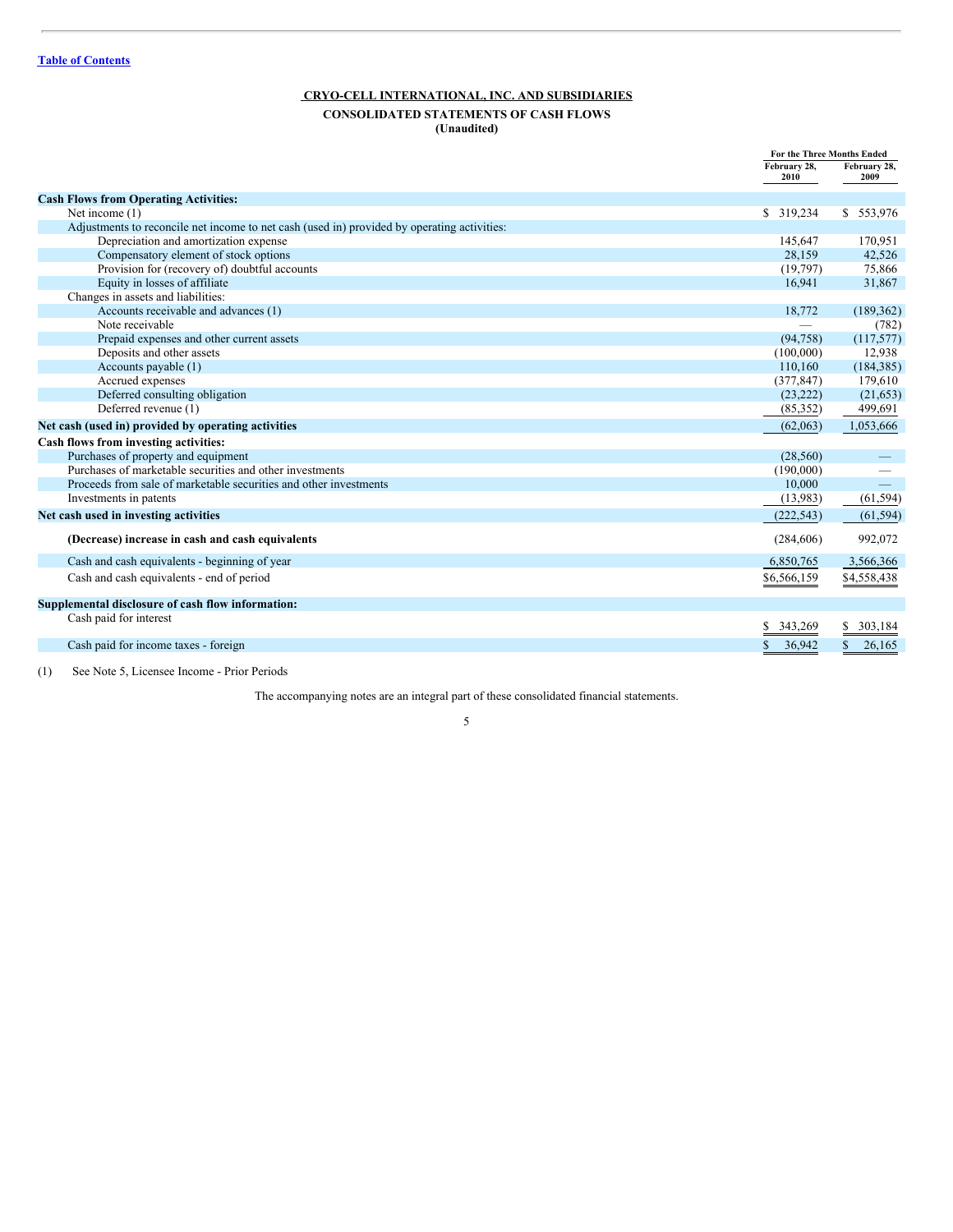## <span id="page-5-0"></span>**CRYO-CELL INTERNATIONAL, INC. AND SUBSIDIARIES NOTES TO CONSOLIDATED FINANCIAL STATEMENTS February 28, 2010 (Unaudited)**

## **Note 1 - Basis of Presentation**

The unaudited consolidated financial statements including the Consolidated Balance Sheets as of February 28, 2010 and November 30, 2009, the related Consolidated Statements of Operations and Cash Flows for the three months ended February 28, 2010 and February 28, 2009 have been prepared by Cryo-Cell International, Inc. and its subsidiaries ("the Company" or "Cryo-Cell"). In the opinion of management, all adjustments (which include only normal recurring adjustments) necessary to present fairly the financial position, results of operations, and changes in cash flows for all periods presented have been made. The results of operations for the three months ended February 28, 2010 are not necessarily indicative of the results expected for any interim period in the future or the entire year ending November 30, 2010.

The unaudited consolidated financial statements herein have been prepared pursuant to the rules and regulations of the Securities and Exchange Commission for interim financial reporting. Certain financial information and note disclosures, which are normally included in annual financial statements prepared in accordance with accounting principles generally accepted in the United States of America, have been condensed or omitted pursuant to those rules and regulations. It is suggested that these consolidated financial statements be read in conjunction with the financial statements and notes thereto included in the Company's November 30, 2009 Annual Report on Form 10-K.

#### *Revenue Recognition*

The Company records revenue from processing and storage of specimens. The Company recognizes revenue from processing fees upon completion of processing and storage fees ratably over the contractual storage period, as well as, other income from royalties paid by licensees related to long term storage contracts which the Company has under license agreements. Contracted storage periods can range from one to twenty-one years. Deferred revenue on the accompanying balance sheets includes the portion of the annual storage fee and the twenty-one year storage fee that is being recognized over the contractual storage period as well as royalties received from foreign licensees related to long-term storage contracts in which the Company has future obligations under the license agreement. The Company classifies deferred revenue as current if the Company expects to recognize the related revenue over the next 12 months. As of February 28, 2010 and November 30, 2009, the current and long-term portion of deferred revenue is approximately \$5,400,000 and \$7,400,000, respectively. The Company also records revenue from shipping and handling billed to customers when earned. Shipping and handling costs that the Company incurs are expensed and included in cost of sales.

The Company has not had a third party conduct a physical inventory count of all specimens stored; however, the Company from time to time will perform a physical inventory count of specimens stored to ensure that all records are accurate.

### *Income Taxes*

Deferred tax assets and liabilities are recognized for the estimated future tax consequences attributable to differences between financial statement carrying amounts of existing assets and liabilities and their respective tax bases. Deferred tax assets and liabilities are measured using enacted tax rates expected to be recovered or settled. A valuation allowance covering the deferred tax assets of the Company as of February 28, 2010 and November 30, 2009, has been provided as the Company does not believe it is "more likely than not" that the future income tax benefits will be realized.

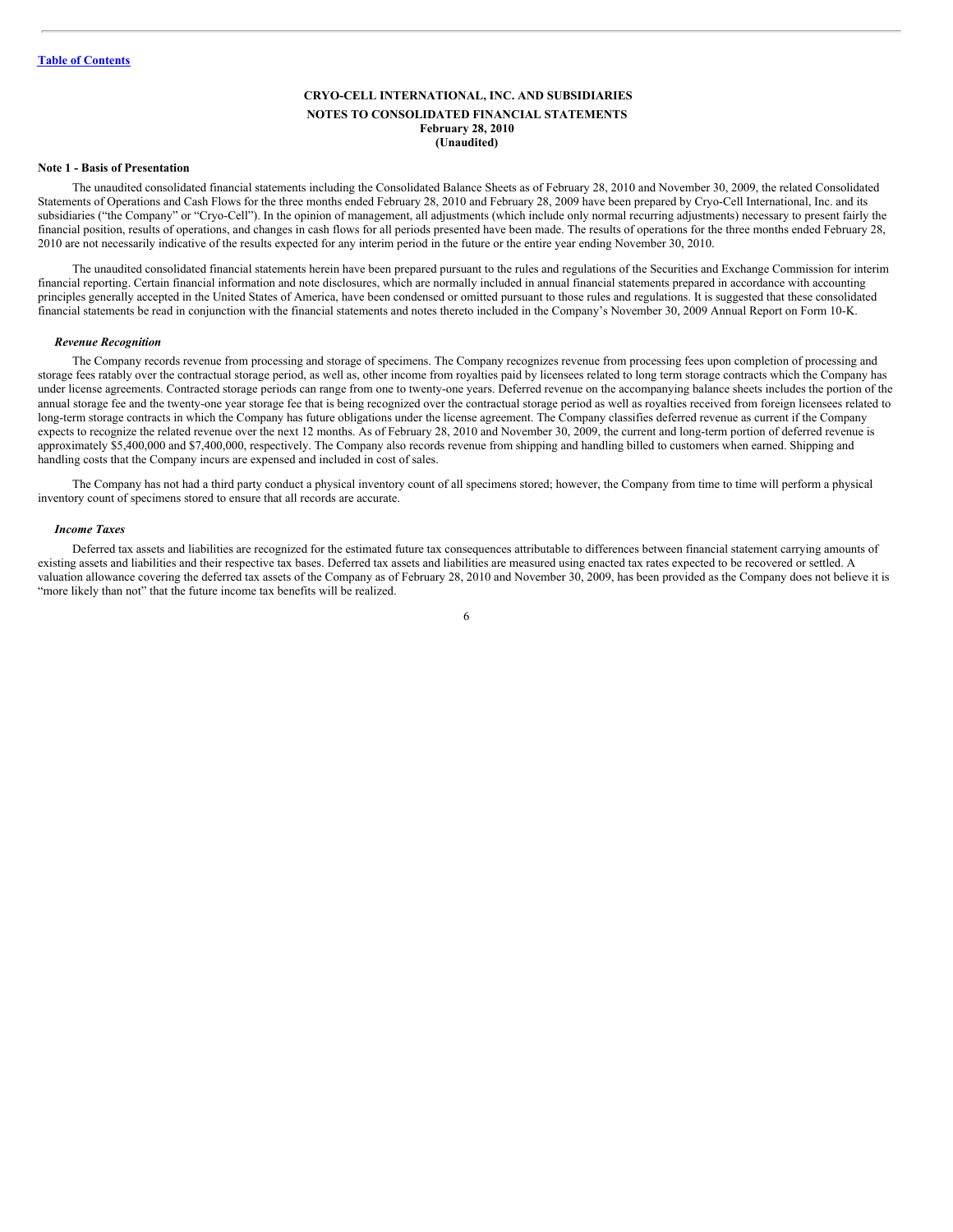#### **NOTES TO CONSOLIDATED FINANCIAL STATEMENTS—(Continued) February 28, 2010 (Unaudited)**

The Company records foreign income taxes withheld from installment payments of non-refundable up-front license fees and royalty income earned on the processing and storage of cord blood stem cell specimens in geographic areas where the Company has license agreements. The Company recognized approximately \$33,000 and \$34,000 for the three months ended February 28, 2010 and 2009, respectively, of foreign income tax expense.

There was no U.S. income tax expense for the three months ended February 28, 2010 and for the same period in 2009. The Company did not record income tax expense during the first quarter of 2010 or 2009 due to the utilization of net operating losses and foreign tax credit carryforwards, which were not previously benefited in the Company's financial statements. It is managements' current belief it is "more likely than not" that future tax benefits will not be realized and, as a result, no net deferred tax asset is reflected in the Company's financial statements.

The Company recognizes the financial statement benefit of a tax position only after determining that the relevant tax authority would more likely than not sustain the position following an audit. For tax positions meeting the more-likely-than-not threshold, the amount recognized in the financial statements is the largest benefit that has a greater than 50 percent likelihood of being realized upon ultimate settlement with the relevant tax authority. Increases or decreases to the unrecognized tax benefits could result from management's belief that a position can or cannot be sustained upon examination based on subsequent information or potential lapse of the applicable statute of limitation for certain tax positions.

The Company recognizes interest and penalties related to uncertain tax positions in income tax expense. As of February 28, 2010 and November 30, 2009, the Company had no provisions for interest or penalties related to uncertain tax positions.

#### *Stock Compensation*

As of February 28, 2010, the Company has two stock-based employee compensation plans, which are described in Note 4. The Company recognized approximately \$28,000 and \$43,000 for the three months ended February 28, 2010 and 2009, respectively of stock compensation expense.

The Company recognizes stock based compensation based on the fair value of the related awards. The fair value of stock options is determined using the Black-Scholes valuation model. The Company estimates the fair value of all stock option awards as of the grant date by applying the Black-Scholes option pricing model. The use of this valuation model involves assumptions that are judgmental and highly sensitive in the determination of compensation expense and include the expected life of the option, stock price volatility, risk-free interest rate, dividend yield, exercise price, and forfeiture rate. Forfeitures are estimated at the time of valuation and reduce expense ratably over the vesting period.

#### *Fair Value of Financial Instruments*

Management uses a fair value hierarchy, which gives the highest priority to quoted prices in active markets. The fair value of financial instruments is estimated based on market trading information, where available. Absent published market values for an instrument or other assets, management uses observable market data to arrive at its estimates of fair value. Management believes that the carrying amount of cash and cash equivalents, accounts receivable and advances, notes receivable, accounts payable, accrued expenses, deferred consulting obligation and its liability associated with long term revenue sharing arrangements approximates fair value.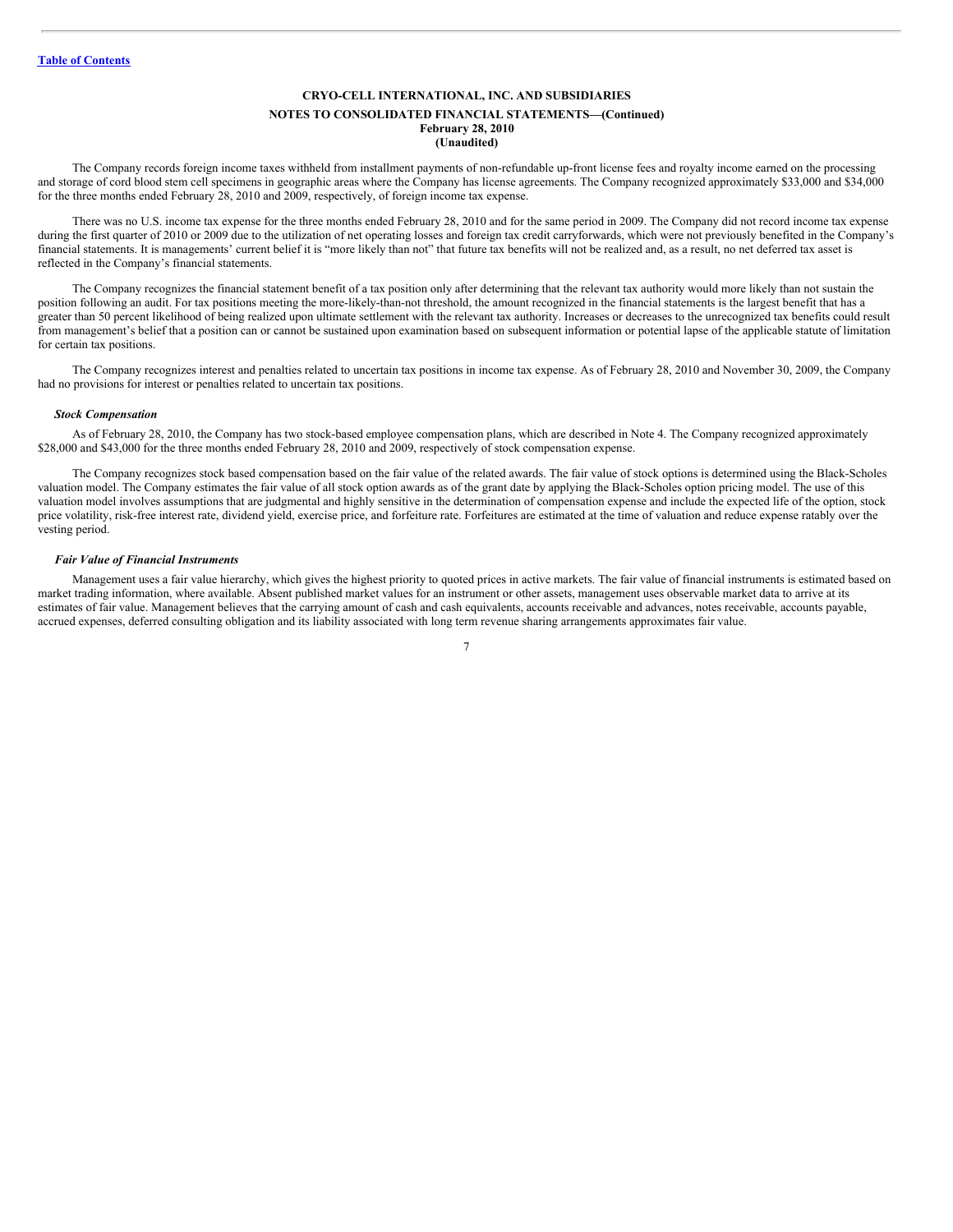#### **NOTES TO CONSOLIDATED FINANCIAL STATEMENTS—(Continued) February 28, 2010 (Unaudited)**

The Company uses an accounting standard that defines fair value as an exit price, representing the amount that would be received to sell an asset or paid to transfer a liability in an orderly transaction between market participants at the measurement date. As such, fair value is a market-based measurement that should be determined based on assumptions that market participants would use in pricing an asset or liability. As a basis for considering such assumptions, the standard establishes a three-level fair value hierarchy that prioritizes the inputs used to measure fair value. The three levels of inputs used to measure fair value are as follows:

- Level 1 Quoted prices in active markets for identical assets or liabilities.
- Level 2 Observable inputs other than quoted prices included in Level 1, such as quoted prices for similar assets and liabilities in active markets; quoted prices for identical or similar assets and liabilities in markets that are not active; or other inputs that are observable or can be corroborated by observable market data.
- Level 3 Unobservable inputs that are supported by little or no market activity and that are significant to the fair value of the assets or liabilities. This includes certain pricing models, discounted cash flow methodologies and similar techniques that use significant unobservable inputs.

The following table summarizes the financial assets and liabilities measured at fair value on a recurring basis as of February 28, 2010, segregated among the appropriate levels within the fair value hierarchy:

| Fair Value at                 |                      | <b>Fair Value Measurements at</b><br>February 28, 2010 Using |                |         |
|-------------------------------|----------------------|--------------------------------------------------------------|----------------|---------|
| <b>Description</b>            | February 28,<br>2010 | Level 1                                                      | <b>Level 2</b> | Level 3 |
| Assets:                       |                      |                                                              |                |         |
| Available-for-sale securities | \$1.146.404          | \$6.404                                                      | \$1.140,000    |         |

The following is a description of the valuation techniques used for these items, as well as the general classification of such items pursuant to the fair value hierarchy:

*Available-for-sale securities* - the Company invested \$1,140,000 and \$960,000 in variable rate demand notes at February 28, 2010 and November 30, 2009, respectively. The interest rate on these variable rate demand notes resets every seven days to adjust to current market conditions. The Company can redeem these investments at cost at any time with seven days notice. Therefore, the investments are held at cost, which approximates fair value, and are classified as short-term investments on the accompanying consolidated balance sheets and within Level 2 of the fair value hierarchy.

The Company further invests in exchange-traded equity securities of approximately \$6,404 at February 28, 2010 and November 30, 2009. Fair values for these investments are based on quoted prices in active markets and are therefore classified within Level 1 of the fair value hierarchy. There was no unrealized holding loss recorded as a component of stockholders' equity on other investments as of February 28, 2010 and November 30, 2009.

The Company is permitted to make an election to carry certain eligible financial assets and liabilities at fair value, even if fair value measurement has not historically been required for such assets and liabilities under U.S. GAAP. The Company made no elections to record any such assets and or liabilities at fair value. Adjustments to the fair value in the Company's marketable securities and other investments are reflected in accumulated other comprehensive loss.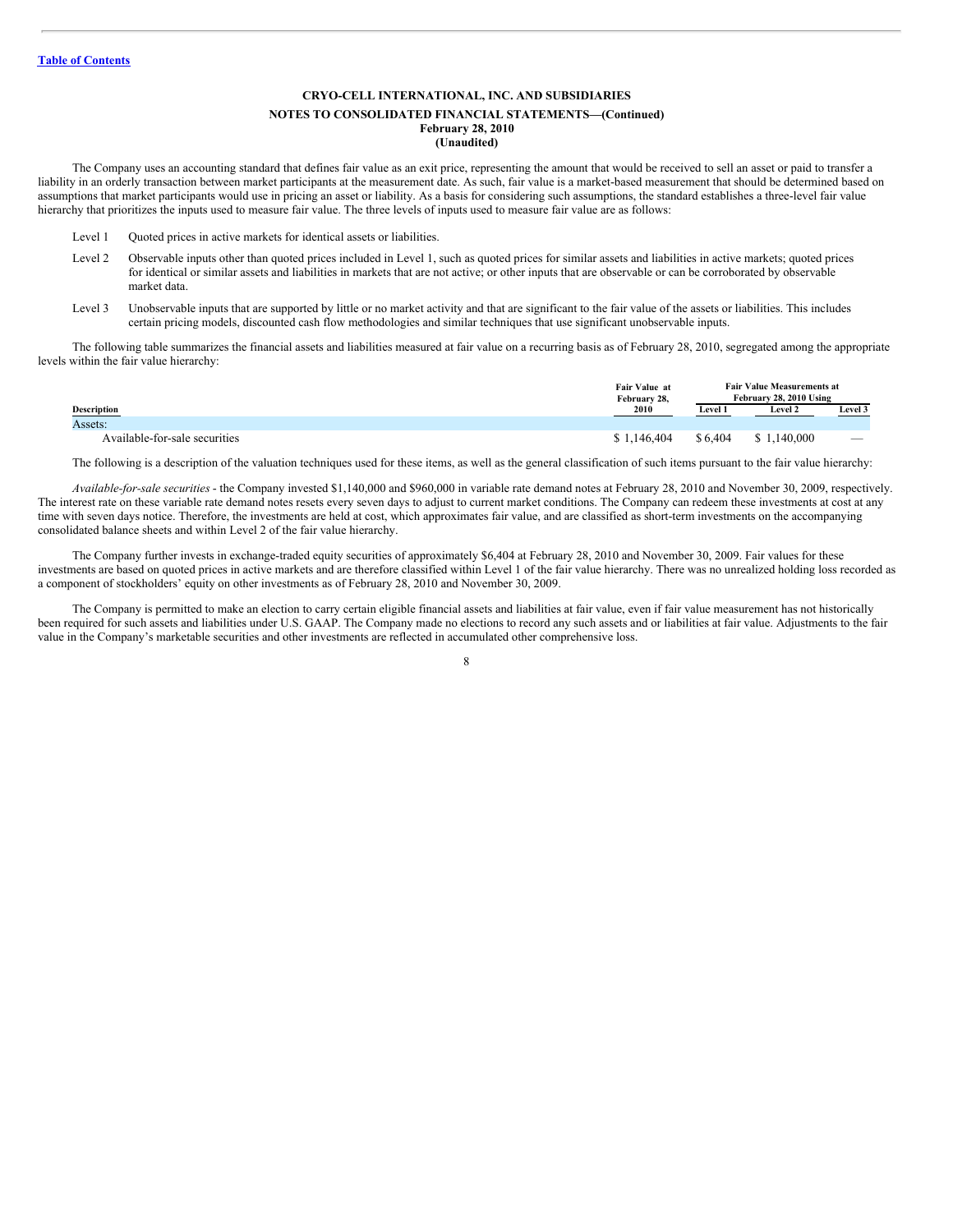## **CRYO-CELL INTERNATIONAL, INC. AND SUBSIDIARIES NOTES TO CONSOLIDATED FINANCIAL STATEMENTS—(Continued) February 28, 2010 (Unaudited)**

### *Product Warranty and Cryo-Cell Cares<sup>TM</sup> Program*

In December 2005, the Company began providing its customers with a payment warranty under which the Company agrees to pay \$50,000 to its client if the U-Cord® product retrieved is used for a stem cell transplant for the donor or an immediate family member and fails to engraft, subject to various restrictions. Additionally, under the Cryo-Cell Cares™ program, the Company will pay \$10,000 to the client to offset personal expenses if the U-Cord® product is used for bone marrow reconstitution in a myeloblative transplant procedure. The product warranty and the Cryo-Cell Cares program is available to the clients who enroll under this structure for as long as the specimen is stored with the Company. The Company has not experienced any claims under the warranty program nor has it incurred costs related to these warranties. The Company does not maintain insurance for this warranty program and therefore maintains reserves to cover our estimated potential liabilities. The Company's reserve balance is based on the \$50,000 maximum payment and the \$10,000 maximum expense reimbursement multiplied by formulas to determine the projected number of units requiring a payout. The Company determined the estimated expected usage and engraftment failure rates based on an analysis of the historical usage and failure rates and the historical usage and failure rates in other private and public cord blood banks based on published data. The Company's estimates of expected usage and engraftment failure could change as a result of changes in actual usage rates or failure rates and such changes would require an adjustment to the established reserves. The historical usage and failure rates have been very low and a small increase in the number of transplants or engraftment failures could cause a significant increase in the estimated rates used in determining our reserve. In addition, the reserve will increase as additional U-Cord® specimens are stored which are subject to the warranty. During the fourth quarter of 2009, the Company evaluated the product warranty assumptions and determined that based on new information related to the historical usage and failure rates the product warranty accrual needed to be reduced. This was accounted for as a change in estimate. As of February 28, 2010 and November 30, 2009, the Company recorded reserves under these programs in the amounts of \$10,395 and \$9,979, respectively, which are included in accrued expenses in the accompanying consolidated balance sheets.

#### *Recently Issued Accounting Pronouncements*

#### *Revenue Arrangements with Multiple Deliverables*

In October 2009, the Financial Accounting Standards Board ("FASB") issued an Accounting Standard Update ("ASU") No. 2009-13, which addresses the accounting for multiple-deliverable arrangements to enable vendors to account for products or services separately rather than as a combined unit and modifies the manner in which the transaction consideration is allocated across the separately identified deliverables. The ASU significantly expands the disclosure requirements for multiple-deliverable revenue arrangements. The ASU will be effective for the first annual reporting period beginning on or after June 15, 2010, and may be applied retrospectively for all periods presented or prospectively to arrangements entered into or materially modified after the adoption date. Early adoption is permitted, provided that the guidance is retroactively applied to the beginning of the year of adoption. The Company has not determined if it will adopt this new update during fiscal year 2010. The Company is currently evaluating the impact this update may have on its consolidated financial statements upon its required adoption on December 1, 2010.

 $\overline{Q}$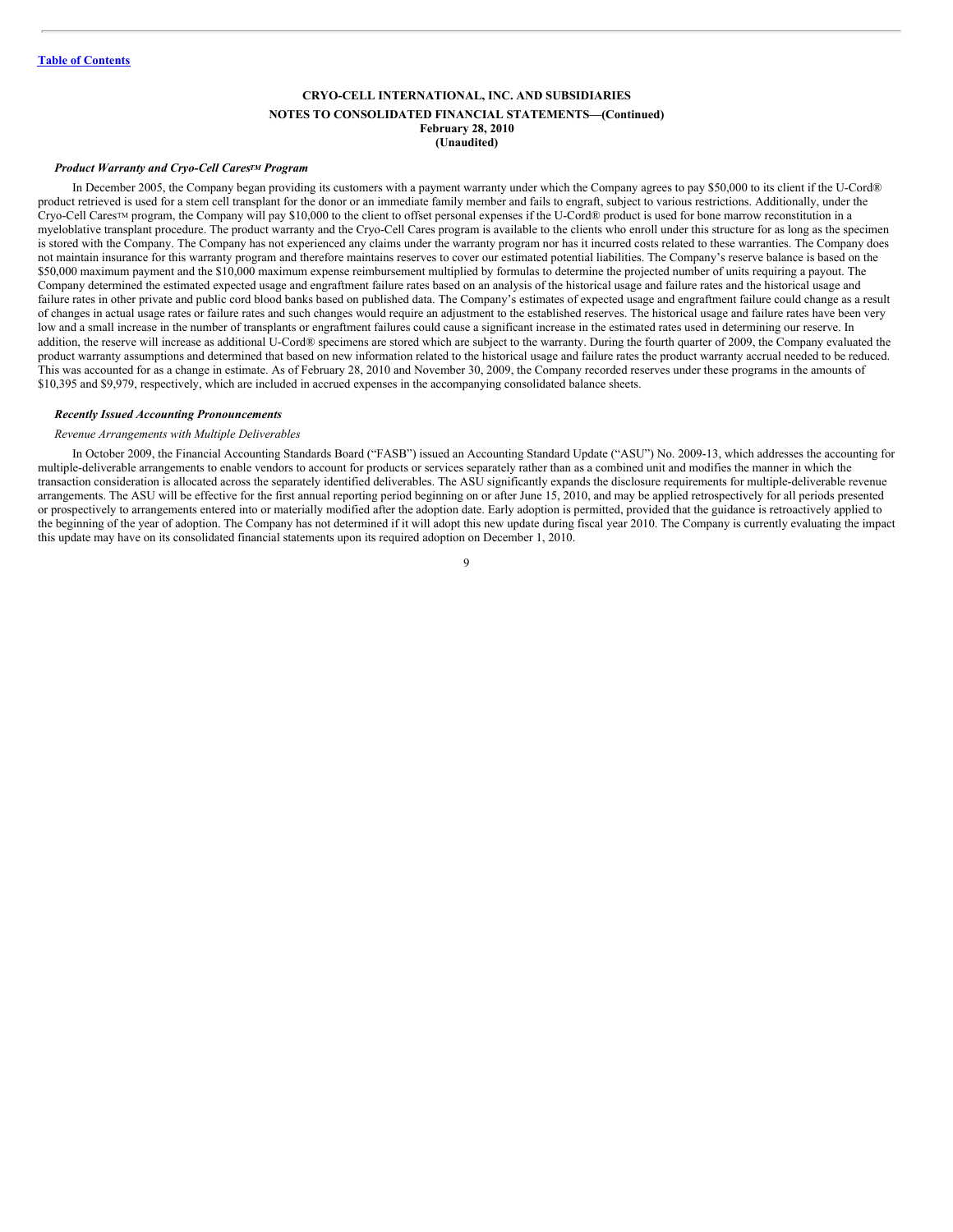#### **NOTES TO CONSOLIDATED FINANCIAL STATEMENTS—(Continued) February 28, 2010 (Unaudited)**

## **Note 2 - Net Income per Common Share**

Net income per common share data is based on net income. The following table sets forth the calculation of basic and diluted earnings per share:

|                                                                | For the three months ended<br><b>February 28, 2010</b> | For the three months ended<br><b>February 28, 2009</b> |
|----------------------------------------------------------------|--------------------------------------------------------|--------------------------------------------------------|
| Numerator:                                                     |                                                        |                                                        |
| Net Income                                                     | 319.234                                                | 553,976                                                |
| Denominator:                                                   |                                                        |                                                        |
| Weighted-average shares outstanding-basic                      | 11,752,574                                             | 11,750,543                                             |
| Dilutive common shares issuable upon exercise of stock options | 74,018                                                 | 541                                                    |
| Weighted-average shares-diluted                                | 11,826,592                                             | 11,751,084                                             |
| Earnings per share:                                            |                                                        |                                                        |
| Basic                                                          | .03                                                    | .05                                                    |
| Diluted                                                        | .03                                                    | .05                                                    |

The Company excluded the effect of 797,232 and 988,381 outstanding stock options for the three months ended February 28, 2010 and February 28, 2009, respectively, from the computation of diluted earnings per share, as the effect of these potentially dilutive shares would be anti-dilutive.

### **Note 3 - Investment in Saneron CCEL Therapeutics, Inc. ("Saneron")**

As of February 28, 2010 and November 30, 2009, the Company had an ownership interest of approximately 35% in Saneron, which is accounted for under the equity method of accounting. During 2006, the Company ceased recording equity in losses once the investment balance was written down to the total amount of goodwill, as goodwill should not be amortized. As of February 28, 2010 and November 30, 2009, the net Saneron investment, which represents goodwill, is reflected on the consolidated balance sheets at approximately \$684,000. During 2009, the Company had an independent valuation performed on the Company's interest in Saneron. Management believes that this valuation accurately reflects the fair value of the Company's interest in Saneron as of February 28, 2010 and November 30, 2009 and that the goodwill was not impaired.

For the three months ended February 28, 2010 and February 28, 2009, the Company recorded equity in losses of Saneron operations of approximately \$17,000 and \$32,000, respectively, related to certain stock and warrant awards that were granted by Saneron to certain employees, consultants and members of Saneron management who represent owners of Saneron and serve on its board of directors. The Company will continue to record equity in losses of affiliates related to stock compensation expense as this offsets additional paid-in capital and not the investment balance.

As of February 28, 2010 and November 30, 2009, the Company has classified the Company's portion of the value of Company stock held by Saneron of approximately \$485,000 within stockholders' equity as treasury stock.

In January 2008, the Company formalized a research and development agreement with Saneron to develop regenerative therapies utilizing Cryo-Cell's C'elle menstrual stem cell technology. Cryo-Cell and Saneron collaborate on research in pre-clinical models for certain neurological diseases and disorders. Under terms of the agreement, the Company provides Saneron with menstrual stem cells along with proprietary methodology associated with the technology. Saneron provides study materials and develops research methodology for potential therapeutic applications associated with designated pre-clinical applications. Intellectual property resulting from this research collaboration will be jointly owned by the parties.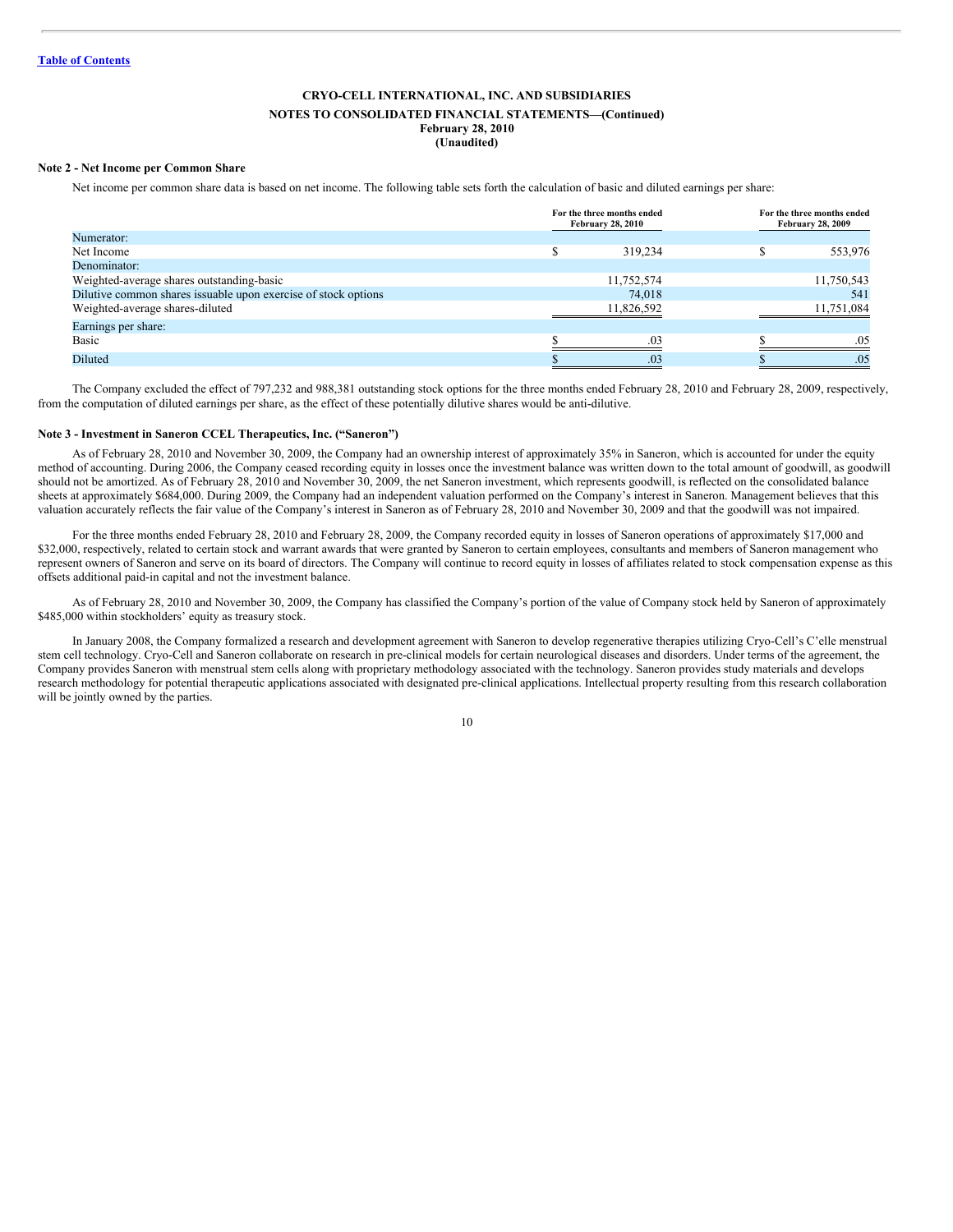## **CRYO-CELL INTERNATIONAL, INC. AND SUBSIDIARIES NOTES TO CONSOLIDATED FINANCIAL STATEMENTS—(Continued) February 28, 2010 (Unaudited)**

## **Note 4 - Stock Options**

The Company maintains the 2000 Stock Incentive Plan ("the Plan") that has reserved 2,250,000 shares of the Company's common stock for issuance pursuant to stock options or restricted stock. During 2004, the Plan was amended to allow issuance of options to certain consultants of the Company. Options issued under the Plan have a term ranging from five to seven years from the date of grant and have a vesting period ranging from immediately upon issuance to three years from the date of grant. The options are exercisable for a period of 90 days after termination. As of February 28, 2010 and November 30, 2009, there were 758,254 and 958,752 shares outstanding under the 2000 plan, respectively. No further options will be issued under the plan.

The Company also maintains the 2006 Stock Incentive Plan (the "2006 Plan"). The 2006 Plan has reserved 1,000,000 shares of the Company's common stock for issuance pursuant to stock options, restricted stock, stock-appreciation rights (commonly referred to as "SARs"), stock awards (i.e. performance shares and performance units). As of February 28, 2010 and November 30, 2009, there were 414,079 and 237,728 shares outstanding under the 2006 plan, respectively. As of February 28, 2010, there were 585,921 shares available for future issuance under the 2006 plan.

The fair value of each option award is estimated on the date of the grant using the Black-Scholes valuation model that uses the assumptions noted in the following table. Expected volatility is based on the historical volatility of the Company's stock. The Company uses historical data to estimate option exercise and employee termination within the valuation model. The risk-free rate for periods within the contractual life of the option is based on the U.S. Treasury yield curve in effect at the time of grant. The expected term of options granted is derived from the output of the option valuation model and represents the period of time that options granted are expected to be outstanding. Expected dividends is based on the historical trend of the Company not issuing dividends.

Variables used to determine the fair value of the options granted for the three months ended February 28, 2010 and February 28, 2009 are as follows:

|                          | February 28,<br>2010 | February 28,<br>$-2009$ |
|--------------------------|----------------------|-------------------------|
| Weighted average values: |                      |                         |
| Expected dividends       | 0%                   | $0\%$                   |
| Expected volatility      | 99.9%                | $95.5\%$                |
| Risk free interest rate  | 2.34%                | 1.50%                   |
| Expected life            | 5 years              | 5 years                 |

Stock option activity for the three months ended February 28, 2010, was as follows:

|                                  | <b>Shares</b> | Weighted<br>Average<br><b>Exercise</b><br>Price | Weighted<br>Average<br>Remaining<br>Contractual<br>Life (Years) | Aggregate<br>Intrinsic<br>Value |
|----------------------------------|---------------|-------------------------------------------------|-----------------------------------------------------------------|---------------------------------|
| Outstanding at November 30, 2009 | 1,196,480     | 2.66<br>\$.                                     | 2.97                                                            | \$143,205                       |
| Granted                          | 170.101       | 1.51                                            |                                                                 |                                 |
| Exercised                        |               | _                                               |                                                                 |                                 |
| Expired                          | (194, 248)    | 3.97                                            |                                                                 |                                 |
| Outstanding at February 28, 2010 | 1,172,333     | 2.28<br>S.                                      | 3.80                                                            | \$94,201                        |
| Exercisable at February 28, 2010 | 734,301       | \$2.72                                          | 2.21                                                            | \$54,482                        |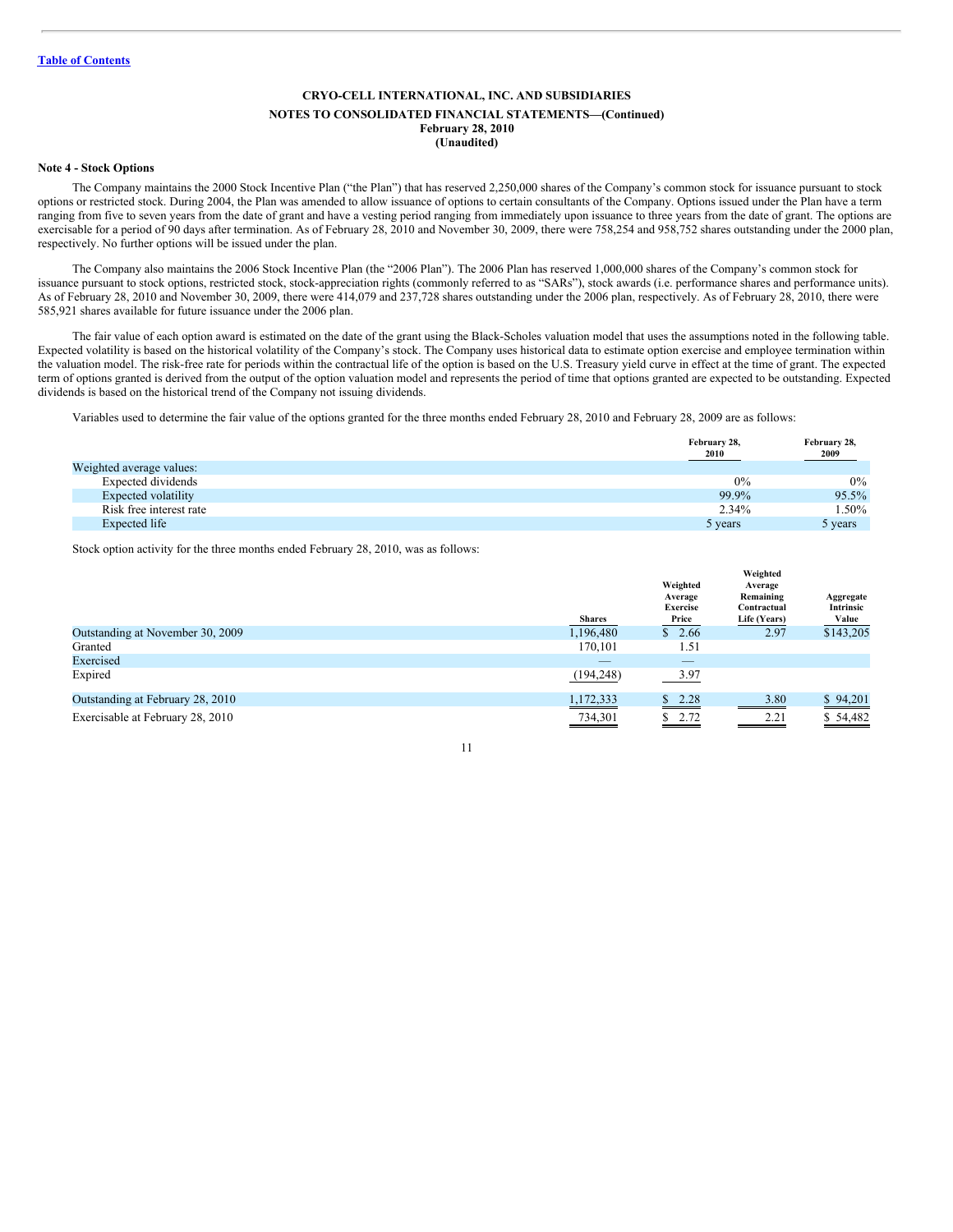## **NOTES TO CONSOLIDATED FINANCIAL STATEMENTS—(Continued) February 28, 2010**

## **(Unaudited)**

The weighted average grant date fair value of options granted during the three months ended February 28, 2010 and February 28, 2009 was \$1.13 and \$0.34, respectively.

The aggregate intrinsic value represents the total value of the difference between the Company's closing stock price on the last trading day of the period and the exercise price of the options, multiplied by the number of in-the-money stock options that would have been received by the option holders had all option holders exercised their options on February 28, 2010. The intrinsic value of the Company's stock options changes based on the closing price of the Company's stock.

There were no options exercised during the three months ended February 28, 2010 and February 28, 2009.

Significant option groups exercisable at February 28, 2010 and related price and contractual life information are as follows:

|                                 |             | Outstanding                                                     |                                                 |             | Exercisable                                     |  |
|---------------------------------|-------------|-----------------------------------------------------------------|-------------------------------------------------|-------------|-------------------------------------------------|--|
| <b>Range of Exercise Prices</b> | Outstanding | Weighted<br>Average<br>Remaining<br>Contractual<br>Life (Years) | Weighted<br>Average<br><b>Exercise</b><br>Price | Outstanding | Weighted<br>Average<br><b>Exercise</b><br>Price |  |
| \$0.42 to \$1.00                | 120,000     | 5.28                                                            | \$0.77                                          | 70,842      | 0.77<br>\$                                      |  |
| \$1.01 to \$2.00                | 439,079     | 6.44                                                            | 1.60<br>D                                       | 60,205      | 1.50<br>\$                                      |  |
| \$2.01 to \$3.00                | 100,500     | 3.02                                                            | \$2.32                                          | 90,500      | 2.35<br>\$                                      |  |
| \$3.01 to \$4.00                | 512,754     | 1.35                                                            | 3.20<br>S.                                      | 512,754     | 3.20<br>\$                                      |  |
|                                 | 1,172,333   | 3.80                                                            | \$2.28                                          | 734,301     | 2.72                                            |  |

A summary of the status of the Company's non-vested shares as of February 28, 2010, and changes during the three months ended February 28, 2010, is presented below:

|                                 | <b>Shares</b> |   | <b>Weighted Average</b><br><b>Grant-Date</b><br><b>Fair Value</b> |
|---------------------------------|---------------|---|-------------------------------------------------------------------|
| Non-vested at November 30, 2009 | 283,140       | S | 1.17                                                              |
| Granted                         | 170.101       |   | 1.13                                                              |
| Vested                          | (15,209)      |   | 1.05                                                              |
| Forfeited                       |               |   |                                                                   |
| Non-vested at February 28, 2010 | 438,032       |   | 1.16                                                              |

As of February 28, 2010 there was approximately \$217,000 of total unrecognized compensation cost related to non-vested share-based compensation arrangements granted under the Plan. The cost is expected to be recognized over a weighted-average period of 2.33 years as of February 28, 2010. The total fair value of shares vested during the three months ended February 28, 2010 was approximately \$16,000.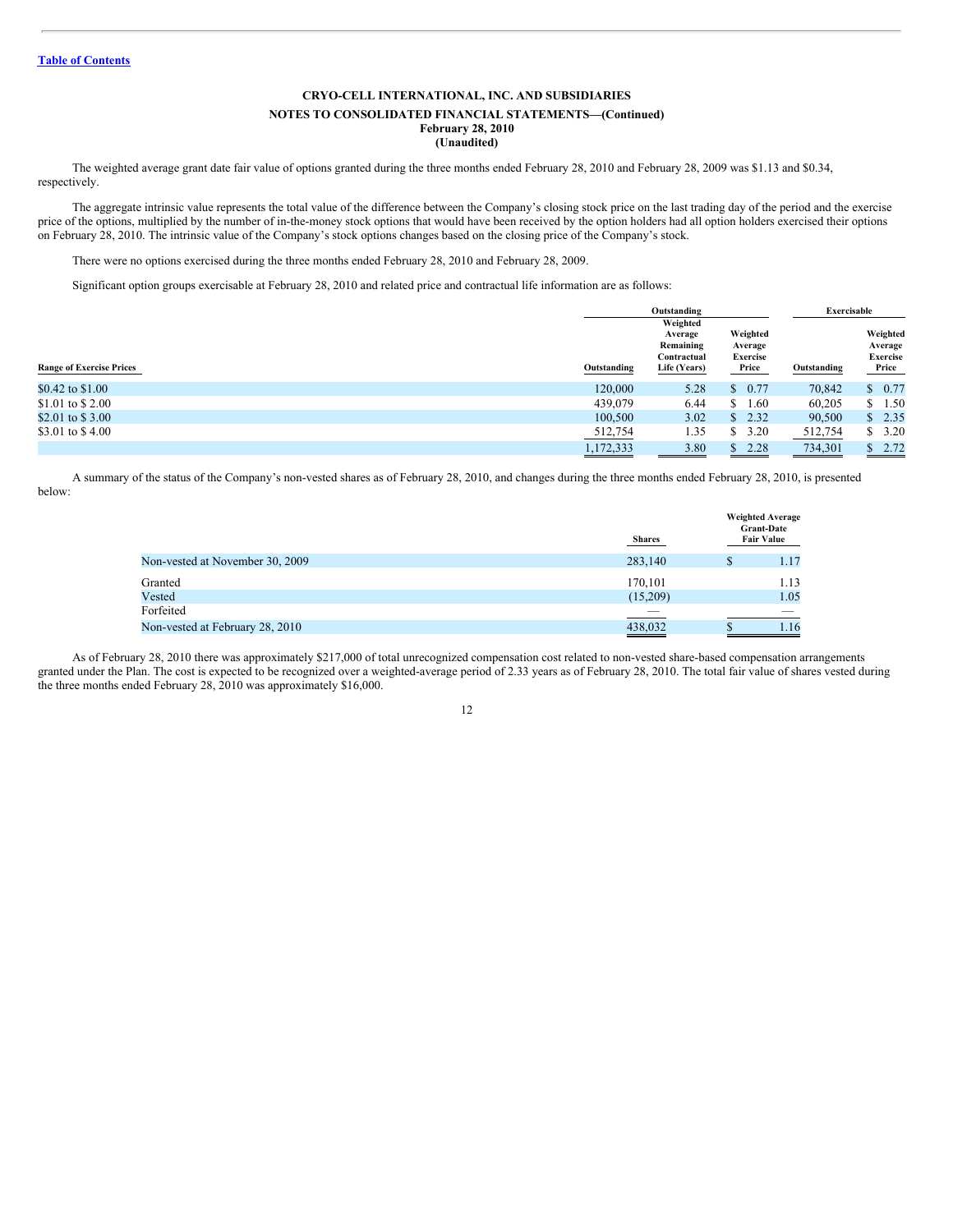## **CRYO-CELL INTERNATIONAL, INC. AND SUBSIDIARIES NOTES TO CONSOLIDATED FINANCIAL STATEMENTS—(Continued) February 28, 2010 (Unaudited)**

## **Note 5 - License Agreements**

### *Cryo-Cell De Mexico*

In June 2001, the Company entered into an agreement with Cryo-Cell de Mexico, as amended in October 2001, February 2007 and October 2009, for the exclusive license to market the Company's U-Cord® program. The license allows Cryo-Cell de Mexico to directly market and sub-license the U-Cord® program throughout Mexico, Central America and Ecuador. The Company receives royalty fees ranging from \$35 to \$75 per specimen, depending on the then current pricing structure in effect for U-Cord® collection, processing and testing fees in Mexico. The Company also receives royalties on storage revenues based on a percentage of the amount received by Cryo-Cell de Mexico. The total royalty payments per the revised 2007 agreement are capped at \$1 million annually and \$10 million cumulatively dating back to October 15, 2001. The Company does not anticipate reaching the cumulative maximum royalty payments for a number of years.

The Company recorded royalties and sub-license fees from Cryo-Cell de Mexico in the amount of approximately \$212,000 and \$198,000 for the three months ended February 28, 2010 and 2009, respectively, and this is reflected in licensee income in the accompanying consolidated statements of operations. In addition, the Company processes and stores specimens sent from sub-licensees in Central America, Ecuador, and to a lesser extent Mexico ("sublicensees"). Under the revised agreement effective October 2009, the sublicensees terminated the rights and obligations of their agreements with Cryo-Cell de Mexico and entered into separate storage services and license agreements with the Company for the exclusive license to market the Company's U-Cord program. Processing and storage revenues from specimens originating in these territories and stored at the Company's facility in Oldsmar, Florida totaled \$184,000 and \$182,000 for the three months ended February 28, 2010 and 2009 and are reflected in processing and storage fees in the accompanying consolidated statements of operations.

#### *Asia Cryo-Cell Private Limited*

On March 17, 2008, the Company entered into a definitive License and Royalty Agreement with LifeCell International Private Ltd. to establish and market its C'ell<sup>ga</sup> preservation program in India and optionally, into the countries of Bangladesh, Nepal, Pakistan and Sri Lanka. The non-refundable up-front license fee of \$250,000, before taxes, is payable by Asia Cryo-Cell Private Limited ("ACCPL") in installments. These installment payments, which totaled \$216,000, net of foreign income taxes were received during the second quarter of fiscal 2008 and the second and third quarter of fiscal 2009. In consideration for the up-front license fee, the Company licensed its technology, know-how and quality systems to ACCPL. In addition, the Company will receive royalty fees of 8% of the C'elle collection and processing revenues generated by ACCPL up to 10,000 specimens. The Company will also receive royalty fees of 8% on storage revenues up to 10,000 specimens. Once ACCPL has processed 10,000 specimens, the parties have agreed to renegotiate the royalty fee on collection, processing and storage revenues.

On June 27, 2009, the Company amended the original definitive License and Royalty agreement with ACCPL dated July 14, 2004 and further amended the agreement on January 7, 2010. The amendments expand the licensed territory to include Bangladesh, Nepal, Sri Lanka, Bhutan, Maldives, Oman, Saudi Arabia and the United Arab Emirates. There are no incremental license fees associated with the expanded licensed territory.

The Company recorded royalties and sub-license fees from ACCPL in the amount of approximately \$80,000 and \$92,000 for the three months ended February 28, 2010 and 2009, respectively, and this is reflected in licensee income in the accompanying consolidated statements of operations.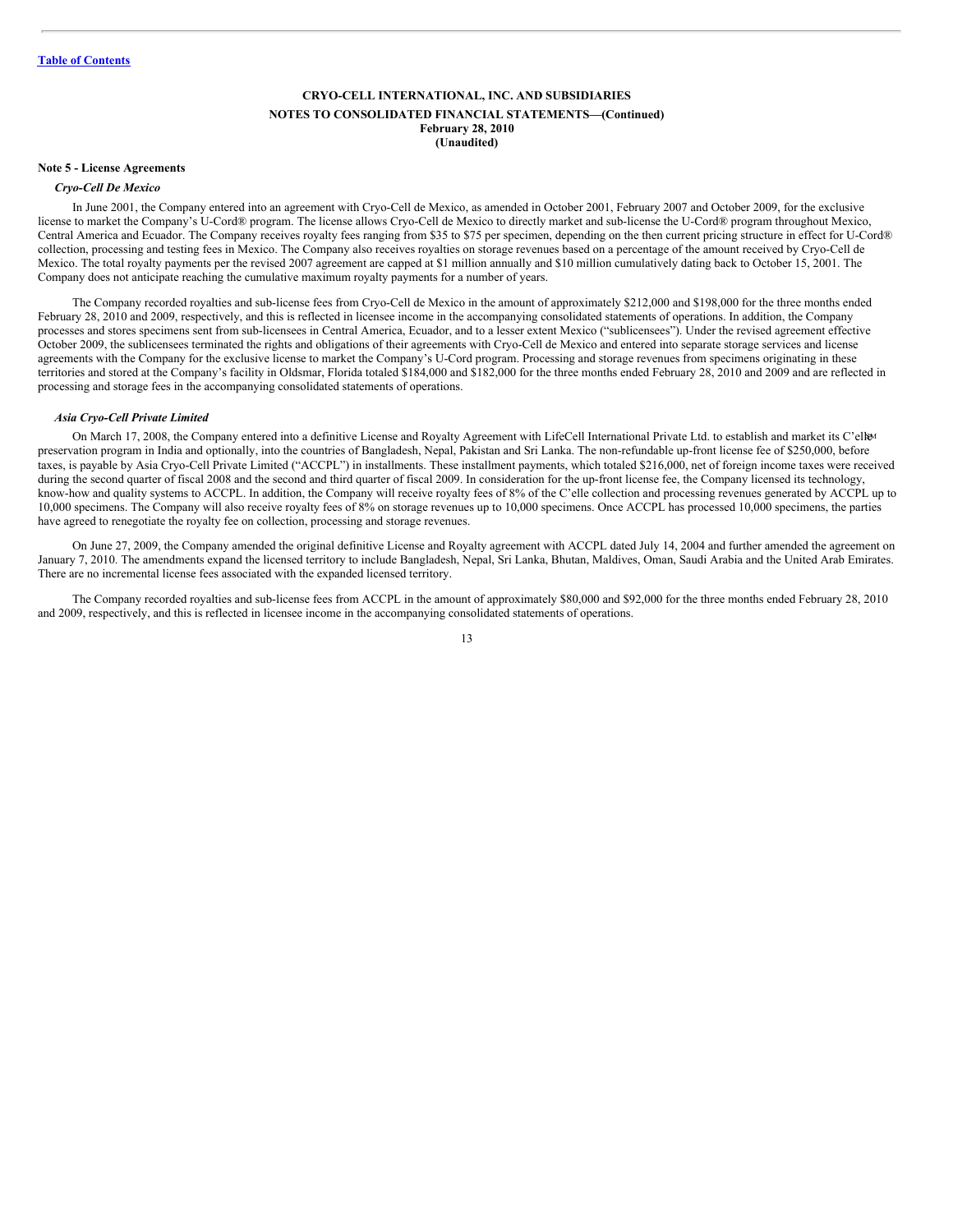## **CRYO-CELL INTERNATIONAL, INC. AND SUBSIDIARIES NOTES TO CONSOLIDATED FINANCIAL STATEMENTS—(Continued) February 28, 2010 (Unaudited)**

## *Venezuela*

On February 20, 2008, the Company entered into an agreement with Cryo-Cell de Venezuela for storage services and the exclusive license to market the Company's U-Cord program. The agreement was amended on August 29, 2008. The license allows Cryo-Cell de Venezuela to directly market the U-Cord program throughout Venezuela and to collect and ship the specimens to the Company's facility in Oldsmar, Florida for which the Company receives a fee for processing and storage of the specimens. The initial up-front storage services and license fee is \$200,000 and is non-refundable. The Company received the first installment payment of \$100,000 during the first quarter of fiscal 2008 and the second installment payment of \$100,000 during the first quarter of fiscal 2009 which is reflected in licensee income in the accompanying consolidated statements of operations. Processing and storage revenue totaled approximately \$86,000 and \$51,000 for the quarters ended February 28, 2010 and 2009, respectively, and is reflected in processing and storage fees in the Company's consolidated statements of operations.

On February 22, 2010 (the "Effective Date"), the agreement was amended extending the territory to include Peru, Chile and Colombia to directly market the U-Cord program throughout Peru, Chile and Colombia and to collect and ship the specimens to the Company's facility in Oldsmar, Florida for which the Company will receive a fee for processing and storage of the specimens. The initial up-front storage and license fee is \$450,000 and is non-refundable. The Company received the first installment of \$125,000 during the first quarter of 2010 which is reflected in licensee income in the accompanying consolidated statements of operations. The second installment of \$150,000 is due 18 months from the Effective Date of the amendment and the final installment of \$175,000 is due 30 months from the Effective Date.

#### *China*

On July 8, 2009, the Company entered into a license agreement with S-Evans Biosciences, Inc. ("SEB") to establish and market its C'ell&M preservation program in mainland China. The agreement also allows SEB to conduct research studies using Cryo-Cell's proprietary C'elle menstrual stem technology to identify future potential therapeutic applications. The Company will receive royalty fees of 15% of the C'elle collection and processing revenues generated by SEB. The Company will also receive royalty fees of 15% on storage revenues. In consideration for the royalties, the Company licensed its technology, know-how and quality systems to SEB. The Company did not earn any royalties in the first quarter of 2010 or fiscal 2009.

#### *Germany*

On October 1, 2009, the Company entered into a License Agreement with Innovative Medical Solutions SRL ("IMS") to establish and market the Company's U-Cord business in Germany with the option to expand the licensed territory to include Italy, Spain and France. IMS is to pay the Company an annual fee of \$20,000 per year on the anniversary of the effective date for the term of the contract. The initial term of the agreement is ten years and may be extended in five year increments by mutual agreement of the parties. The Company will receive royalties of 12% of the U-Cord collection and processing revenues generated by IMS. The Company will also receive royalty fees of 14% - 18% on storage revenues. In consideration for the annual fee, the Company licensed its technology, know-how and quality systems to IMS. The Company did not earn any license fees or royalties in the first quarter of fiscal 2010 or fiscal 2009.

On October 1, 2009, the Company entered into a license agreement with IMS to establish and market the Company's C'elle preservation program in Germany with an option to expand the licensed territory to include Italy, Spain and France. IMS is to pay the Company an annual fee of \$30,000 per year on the anniversary of the effective date for the term of the contract. The initial term of the agreement is ten years and may be extended in five year increments by mutual agreement of the parties. The Company

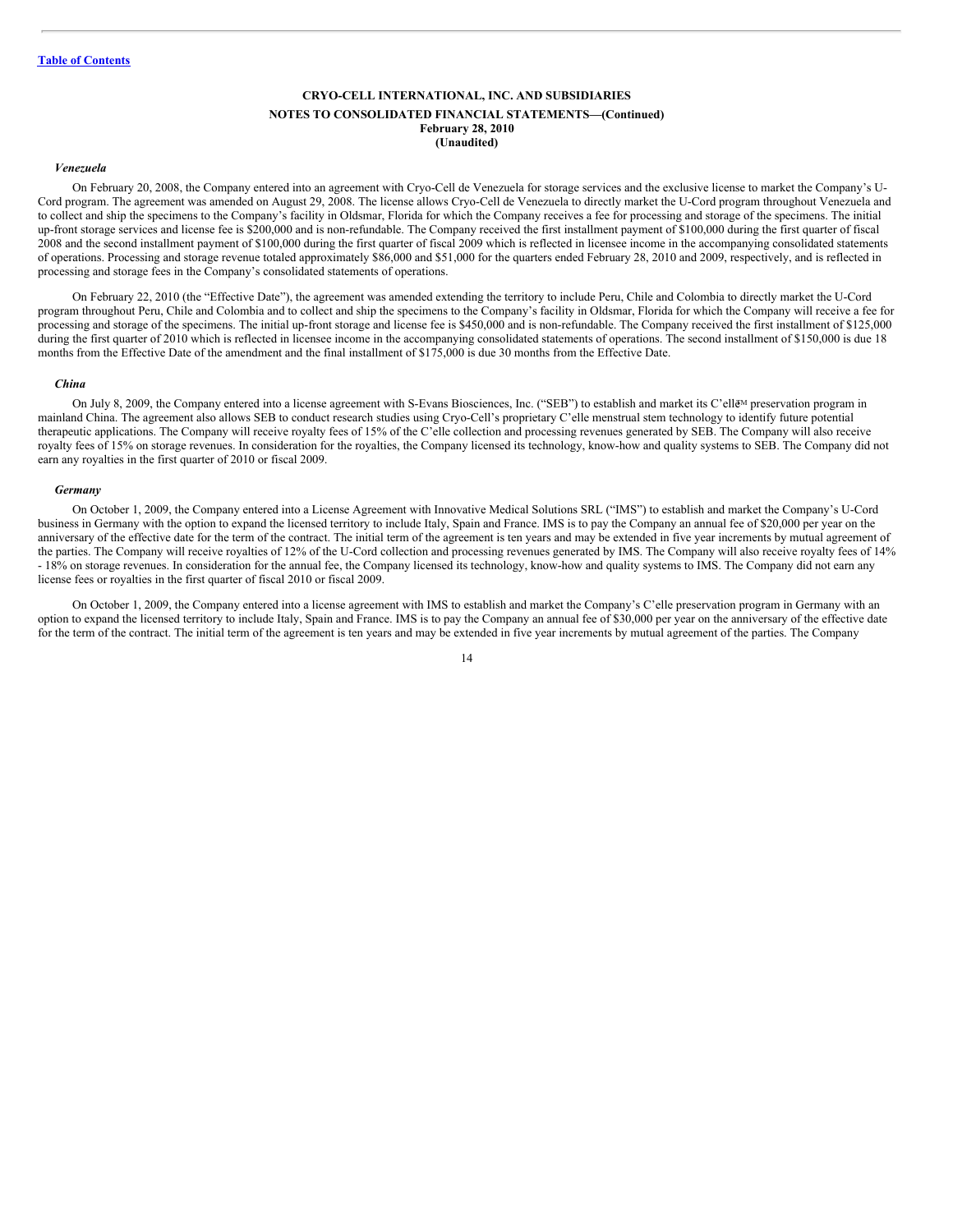#### **NOTES TO CONSOLIDATED FINANCIAL STATEMENTS—(Continued) February 28, 2010 (Unaudited)**

will receive royalties of 18% - 22% of the C'elle collection and processing revenues generated by IMS. The Company will also receive royalty fees of 20% - 24% on storage revenues. In consideration for the annual fee, the Company licensed its technology, know-how and quality systems to IMS. The Company did not earn any license fees or royalties in the first quarter of fiscal 2010 or fiscal 2009.

#### *Nicaragua*

On January 11, 2010, the Company entered into a storage services and license agreement with Innovagen, S.A. ("Innovagen") for storage services and the exclusive license to market the Company's U-Cord program. The license allows Innovagen to directly market the U-Cord program throughout Nicaragua and to collect and ship the specimens to the Company's facility in Oldsmar, Florida for which the Company receives a fee for processing and storage of the specimens. The initial up-front storage services and license fee is \$60,000 which is to be paid in three installments over the next two years. The Company recorded the first installment payment received in the amount of \$10,000 and this payment is reflected in licensee income in the accompanying consolidated statements of operations as of February 28, 2010. The license fee is non-refundable.

#### *Pakistan*

On January 27, 2010, the Company entered into a storage services and license agreement with Cryo-Cell Pakistan (Pvt.) Limited ("Pakistan"), for storage services and the exclusive license to market the Company's U-Cord program. The license allows Pakistan to directly market the U-Cord program throughout Pakistan and to collect and ship the specimens to the Company's facility in Oldsmar, Florida for which the Company receives a fee for processing and storage of the specimens. The initial up-front storage services and license fee is \$100,000 and is non-refundable. The Company received the first installment payment of \$20,000 during the first quarter of fiscal 2010 and this is reflected in licensee income in the accompanying consolidated statement of operations. The second and third installments are payable during Q1 of fiscal 2011 and 2012, respectively.

#### *Licensee Income - Prior Periods*

*Sublicensee Income.* The Company records processing and storage revenues for specimens received from sublicensees, which are processed, tested and stored in the Company's facility in Oldsmar, Florida. Previously, the Company reflected payments for multi-year storage plans from the sublicensees as credits to accounts receivable. The Company revised the consolidated statement of cash flows for the three months ended February 28, 2009, to reflect credits to accounts receivable of approximately \$18,000 as accounts payable and credits to accounts receivable of approximately \$520,000 as deferred revenue. This adjustment did not have an impact on net cash provided by operating activities, stockholders' deficit, net income or net income per common share.

*Licensee Income.* During the fourth quarter of fiscal 2009, the Company identified errors in licensee income related to fiscal years 2008 and 2007 and the first three quarters of fiscal 2009. Management evaluated these errors and determined that the errors were not material to the consolidated financial statements for the fiscal years ended 2008 and 2007 and the first three quarters of fiscal 2009. The Company has revised the licensee income for the three months ended February 28, 2009 by approximately \$18,000.

During the first quarter of fiscal 2010, the Company reclassified licensee income from other income (expenses) to revenue in the consolidated statements of operations for the three months ended February 28, 2010 and February 28, 2009. Due to the recent increase in license agreement activity, the Company has determined that licensee income has become a significant source of its revenue and that it should be included within revenue on the consolidated statements of operations. This reclassification did not have an impact on stockholders' deficit, net income or net income per common share.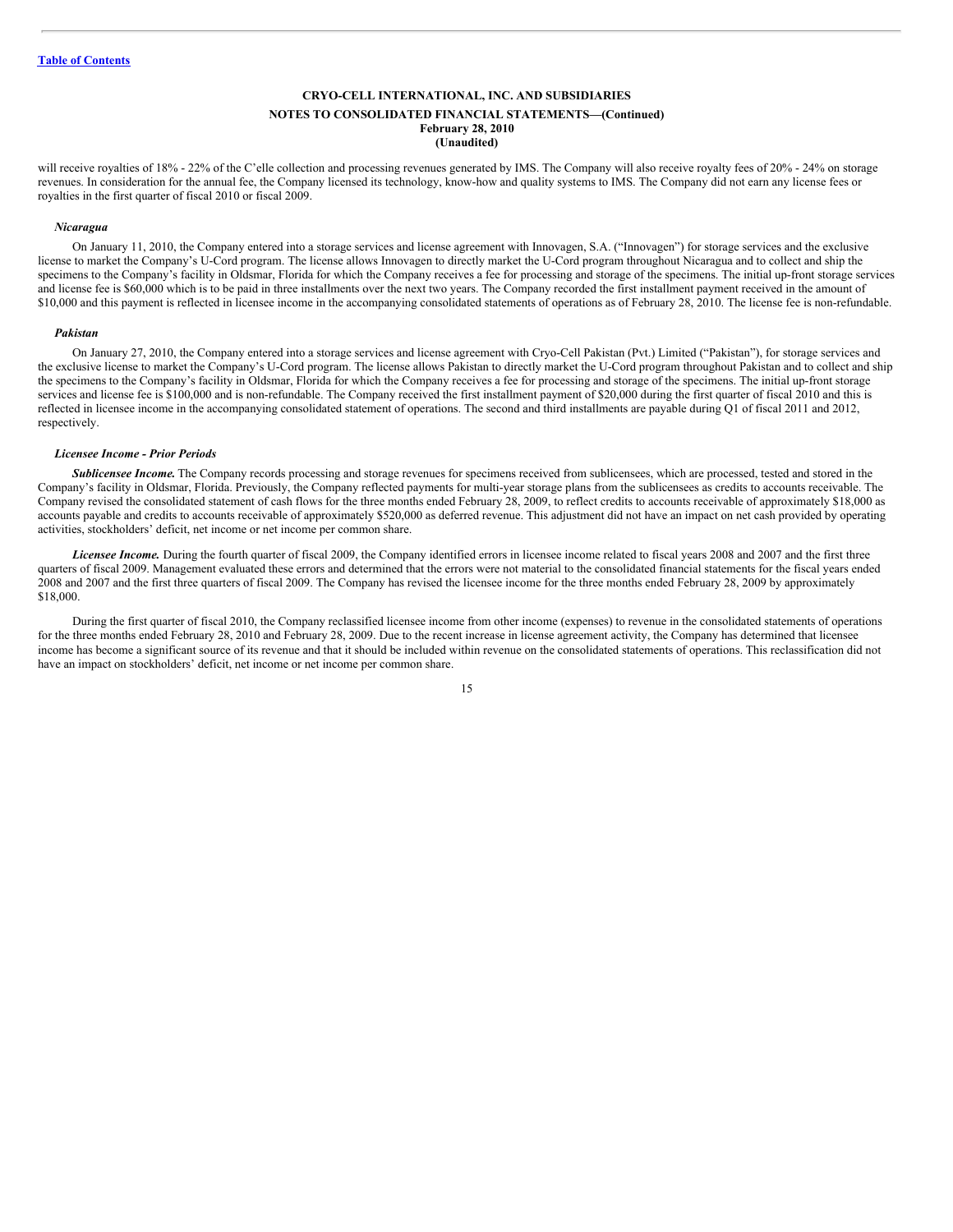#### **NOTES TO CONSOLIDATED FINANCIAL STATEMENTS—(Continued) February 28, 2010 (Unaudited)**

*Foreign Income Taxes.* The Company revised the accompanying consolidated statement of operations for the three months ended February 28, 2009, to reflect foreign income taxes of approximately \$34,000 as income tax expense rather than within licensee income, net, as previously reported. This reclassification did not have an impact on stockholders' equity, net income or net income per common share.

The following are the effects on the consolidated statement of operations and the consolidated statement of cash flows for the three months ended February 28, 2009.

|                                                                                     |   | <b>As Previously Reported</b> | <b>As Revised</b> |
|-------------------------------------------------------------------------------------|---|-------------------------------|-------------------|
| <b>Consolidated Statement of Operations for the Quarter Ended February 28, 2009</b> |   |                               |                   |
| Licensee Income                                                                     | S | 338.151                       | \$390,061         |
| Income tax expense - foreign                                                        | S |                               | \$ (33,620)       |
| <b>Consolidated Statement of Cash Flows for the Quarter Ended February 28, 2009</b> |   |                               |                   |
| Accounts receivable and advances                                                    | S | 348,638                       | \$(189, 362)      |
| Accounts payable                                                                    | S | (202, 385)                    | \$(184, 385)      |
| Deferred revenue                                                                    | S | (2,019)                       | \$499.691         |
| Net income                                                                          | S | 535.686                       | \$553,976         |

#### **Note 6 - Agreements**

On December 15, 2009, the Company made a payment of \$100,000 to the Museum of Science and Industry ("MOSI") for the sponsorship of a stem cell exhibit in "The Amazing You" exhibition in Tampa, Florida. The payment was made for the exhibit to be displayed over the next five years as well as various other benefits to be received from MOSI. The exhibit is scheduled to open during the second quarter of 2010. The payment is recorded as a deposit on the accompanying consolidated balance sheets.

### <span id="page-15-0"></span>**Item 2. Management's Discussion and Analysis of Financial Condition and Results of Operations.**

#### *Overview*

The Company is engaged in cellular processing and cryogenic storage, with a current focus on the collection and preservation of umbilical cord (U-Cord®) blood stem cells for family use. The Company's principal sources of revenues are service fees for cord blood processing and preservation for new customers and recurring annual storage fees. The Company currently charges fees of \$1,595 to new clients for the collection kit, processing and testing and return medical courier service, with discounts in the case of multiple children from the same family and in other circumstances. The Company currently charges an annual storage fee of \$125 for new clients; storage fees for existing customers depend on the contracts with such customers. The Company also offers a one-time payment plan, where the client is charged \$3,495 with discounts in the case of multiple children from the same family and in other circumstances. The one-time plan includes the collection kit, processing and testing, return medical courier service and 21 years of pre-paid storage fees. The Company also receives revenue for processing and storage fees from certain licensees that ship specimens directly to the Company's facility in Oldsmar, Florida for processing and storage. These processing and storage fees are at negotiated rates, as specified in the licensee agreements. The Company also receives other income from licensing fees and royalties from global affiliates.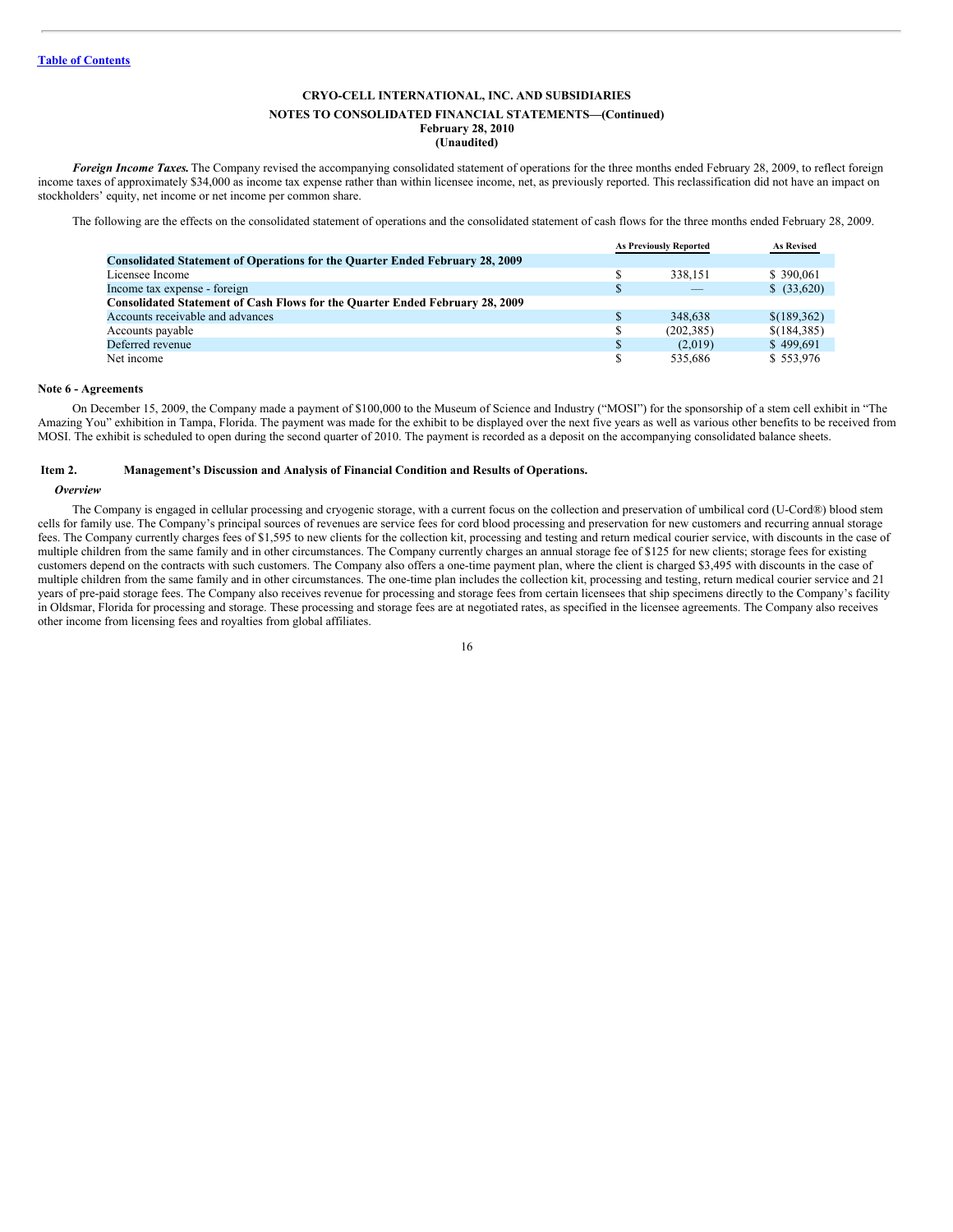In recent years, the Company has expanded its research and development activities to develop technologies related to stem cells harvested from sources beyond umbilical cord blood stem cells. During 2007, much of the Company's research and development activities focused on the development of proprietary technology related to maternal placental stem cells (MPSCs). Also in 2006, the Company discovered novel technology related to menstrual stem cells. In November 2007, the Company announced the commercial launch of C'ellesM service related to this patent-pending technology. The Company continues to focus independently-funded research and development activities through a vast network of research collaboration partners. The Company expects to place greater promotional emphasis on its C'elle service in the future and increase its marketing expenditures related to C'elle.

During the three months ended February 28, 2010, the Company's revenues decreased 2% as compared to the same period in 2009. The Company reported net income of approximately \$319,000, or \$.03 per basic common share for the three months ended February 28, 2010 compared to net income of approximately \$554,000 or \$.05 per basic common share for the same period in 2009. The decrease in net income for the three months ended February 28, 2010 principally resulted from a 11% increase in marketing, general and administrative expenses, due mainly to the increase in sales and marketing initiatives, which is partially offset by a 2% decrease in cost of sales primarily due to a decline in the number of specimens processed and operational efficiencies in the processing and storage process. In addition, research and development expenses were approximately \$52,000 for the three months ended February 28, 2010, an increase of approximately 103% in comparison to the same period in 2009. Research and development expenses in 2009 were primarily comprised of expenses related to the continued commercialization of the Company's new stem cell technology, C'elle, which was launched in November 2007.

At February 28, 2010, the Company had cash and cash equivalents of \$6,566,159. The Company's cash decreased by approximately \$285,000 during the first three months of fiscal 2010, primarily as a result of cash used to purchase marketable securities in the amount of \$190,000. As of April 14, 2010, the Company maintains no longterm indebtedness.

#### *Results of Operations*

*Revenues.* Revenues for the three months ended February 28, 2010 were \$4,236,861 as compared to \$4,255,018 for the same period in 2009. The decrease in revenue was primarily attributable to a 2% decrease in processing and storage fees, which was partially offset by a 15% increase in licensee income.

**Processing and Storage Fees.** The decrease in processing and storage fee revenue is primarily attributable to a decrease in specimens processed of 4%, in addition to an increase in sales discounts of 11% The decrease was partially offset by a 6% increase in recurring annual storage fee revenue for the three months ended February 28, 2010 compared to the 2009 period. Sales discounts represent discounts to returning clients and promotions offered to newly enrolled clients.

*Licensee Income.* Licensee income for the three months ended February 28, 2010, was \$447,142 as compared to \$390,061 for the 2009 period. Licensee income for the three months ended February 28, 2010 primarily consisted of \$292,142 in royalty income earned on the processing and storage of cord blood stem cell specimens in geographic areas where the Company has license agreements. The remaining licensee income related to installment payments of non-refundable up-front license fees from the licensees of the Company's U-Cord program in Chile, Colombia, Peru, Nicaragua and Pakistan. Licensee income for the three months ended February 28, 2009 consisted of \$290,061 in royalty income earned on the processing and storage of specimens in geographical areas where the Company has license agreements. The remaining licensee income related to an installment payment of a non-refundable up-front license fee from the licensee of the Company's U-Cord program in Venezuela.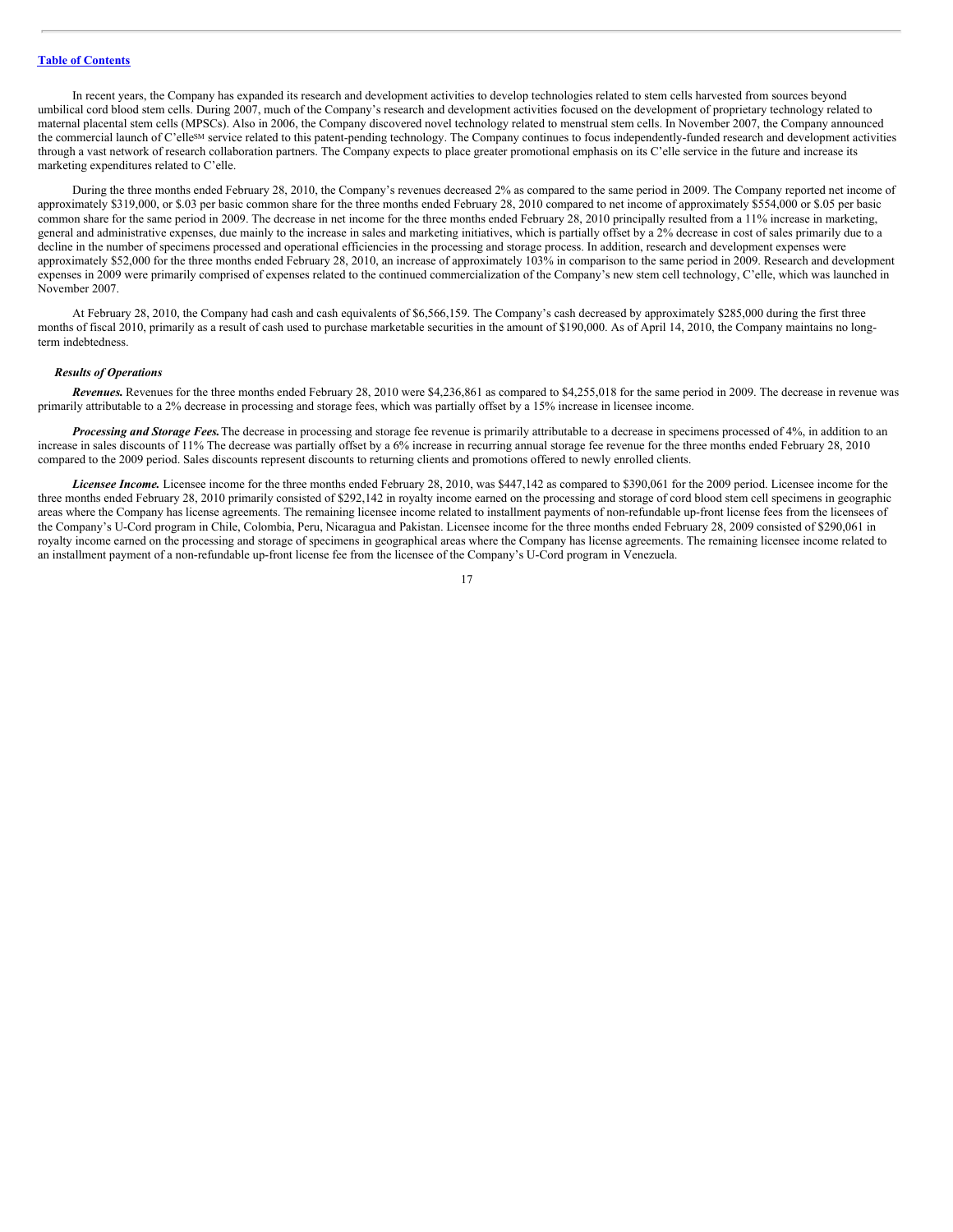*Cost of Sales.* Cost of sales for the three months ended February 28, 2010 was \$1,092,668 as compared to \$1,109,690 for the same period in 2009, representing a 2% decrease. Cost of sales was 29% of processing and storage fee revenue for the three months ended February 28, 2010 and 2009. Cost of sales includes wages and supplies associated with process enhancements to the existing production procedures and quality systems in the processing of cord blood specimens at the Company's facility in Oldsmar, Florida and depreciation expense of approximately \$72,000 and \$71,000 for the three months ended February 28, 2010 and February 28, 2009, respectively. The decrease in cost of sales is primarily attributable to the decrease in operational expenses and the decrease in specimens processed during the three months ended February 28, 2010 compared to the 2009 period.

*Marketing, General and Administrative Expenses.* Marketing, general and administrative expenses for the three months ended February 28, 2010 were \$2,320,944 as compared to \$2,095,243 for the 2009 period representing an 11% increase. These expenses are primarily comprised of expenses for consumer advertising, salaries and wages for personnel and professional fees. The increase was primarily attributable to a 17% increase in sales and marketing expenses relating to consumer advertising.

*Research, Development and Related Engineering Expenses.*Research, development and related engineering expenses for the three months ended February 28, 2010 were \$52,083 as compared to \$25,640 for the three months ended February 28, 2009. The expenses for the three months ended February 28, 2010 and February 28, 2009 are primarily comprised of expenses related to the continued commercialization of the Company's new stem cell technology, C'elle, which was launched in November 2007.

*Depreciation and Amortization*. Depreciation and Amortization (not included in Cost of Sales) for the three months ended February 28, 2010 was \$73,739 compared to \$100,299 for the 2009 period. The decrease was caused by a portion of the Company's property and equipment becoming fully depreciated during fiscal 2009.

*Interest Expense.* Interest expense during the three months ended February 28, 2010, was \$334,121 compared to \$324,241 during the comparable period in 2009. Interest expense is mainly comprised of payments made to the other parties to the Company's revenue sharing agreements ("RSAs") based on the Company's storage revenue. Also included in interest expense is the amortization of the present value of a deferred consulting agreement in the amount of \$4,471 and \$6,039 for the three months ended February 28, 2010 and 2009, respectively.

*Equity in Losses of Af iliate.*Equity in losses of affiliate was \$16,941 for the three months ended February 28, 2010, compared to \$31,867 for the 2009 period. Equity in losses of affiliate for the three months ended February 28, 2010 and February 28, 2009, solely consists of amounts related to compensation expense for stock option awards that were granted by Saneron to certain consultants and employees.

*Income Taxes***.** Deferred tax assets and liabilities are measured using enacted tax rates expected to be recovered or settled. The ultimate realization of our deferred tax assets depends upon generating sufficient future taxable income prior to the expiration of the tax attributes. In assessing the need for a valuation allowance, we must project future levels of taxable income. This assessment requires significant judgment. We examine the evidence related to the recent history of tax losses, the economic conditions which we operate and our forecasts and projections to make that determination.

The Company records foreign income taxes withheld from installment payments of non-refundable up-front license fees and royalty income earned on the processing and storage of cord blood stem cell specimens in geographic areas where the Company has license agreements. The Company recorded approximately \$33,000 and \$34,000 for the three months ended February 28, 2010 and 2009, respectively, of foreign income tax expense.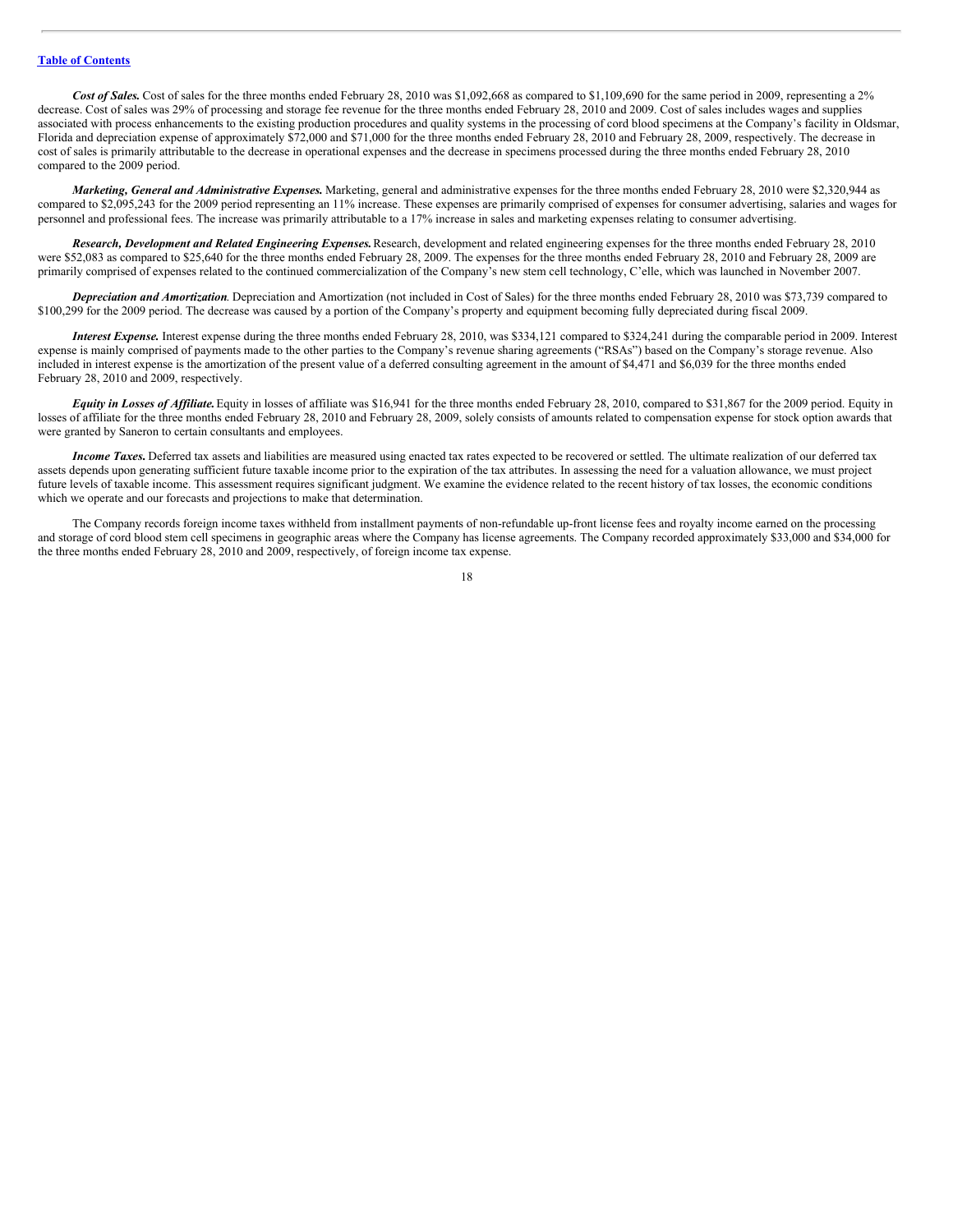## **Table of [Contents](#page-1-0)**

There was no U.S. income tax expense for the three months ended February 28, 2010 and for the same period in 2009. The Company did not record income tax expense during the first quarter of 2010 or 2009 due to the utilization of net operating losses and foreign tax credit carryforwards, which were not previously benefited in the Company's financial statements. It is managements' current belief it is "more likely than not" that future tax benefits will not be realized and, as a result, no net deferred tax asset is reflected in the Company's financial statements.

## *Liquidity and Capital Resources*

Through February 28, 2010, the Company's principal source of cash has been from sales of its U-Cord® program to customers, the sale of license agreements and proceeds from licensees. Currently, the Company's cash flow is derived primarily from sales relating to its storage services, including the initial fee and ongoing storage fees, as well as licensee income. The Company does not expect a change in its principal source of cash flow.

At February 28, 2010, the Company had cash and cash equivalents of \$6,566,159 as compared to \$6,850,765 at November 30, 2009. The decrease in cash and cash equivalents during the three months ended February 28, 2010 was primarily attributable to the following:

Net cash used in operating activities for the three months ended February 28, 2010 was \$62,063, which was primarily attributable to the \$100,000 payment to MOSI for the sponsorship of a stem cell exhibit in "The Amazing You" exhibition in Tampa, Florida.

Net cash provided by operating activities for the three months ended February 28, 2009 was \$1,053,666, which was primarily attributable to the Company's operating activities, including the receipt of the second \$100,000 installment payment from the sale of the Cryo-Cell de Venezuela licensee agreement, the timing of payments for accrued expenses and the collection of accounts receivable.

Net cash used in investing activities for the three months ended February 28, 2010 was \$222,543, which was primarily attributable to the purchase of marketable securities.

Net cash used in investing activities for the three months ended February 28, 2009 was \$61,594, which was attributable to the costs associated with the application and development of patents.

There was no cash provided by or used in financing activities during the first three months of fiscal 2010 and 2009.

The Company does not have a line of credit or other type of financing instrument. The Company owes the remaining balance of \$184,224 to be paid to Red Rock for the acquisition of Safti-Cell, which is secured by the assets purchased by the Company. The balance is to be paid in quarterly installments of principal and interest of \$95,388 during fiscal 2010.

The Company anticipates making non-discretionary capital expenditures of approximately \$500,000 over the next twelve months. The Company anticipates funding future property and equipment purchases with cash-on-hand and cash flows from future operations.

The Company anticipates that its cash and cash equivalents, marketable securities and cash flows from future operations will be sufficient to fund its known cash needs for at least the next 12 months. Cash flows from operations will depend primarily upon increasing revenues from sales of its umbilical cord blood cellular storage services and the C'elle service, and controlling expenses. If expected increases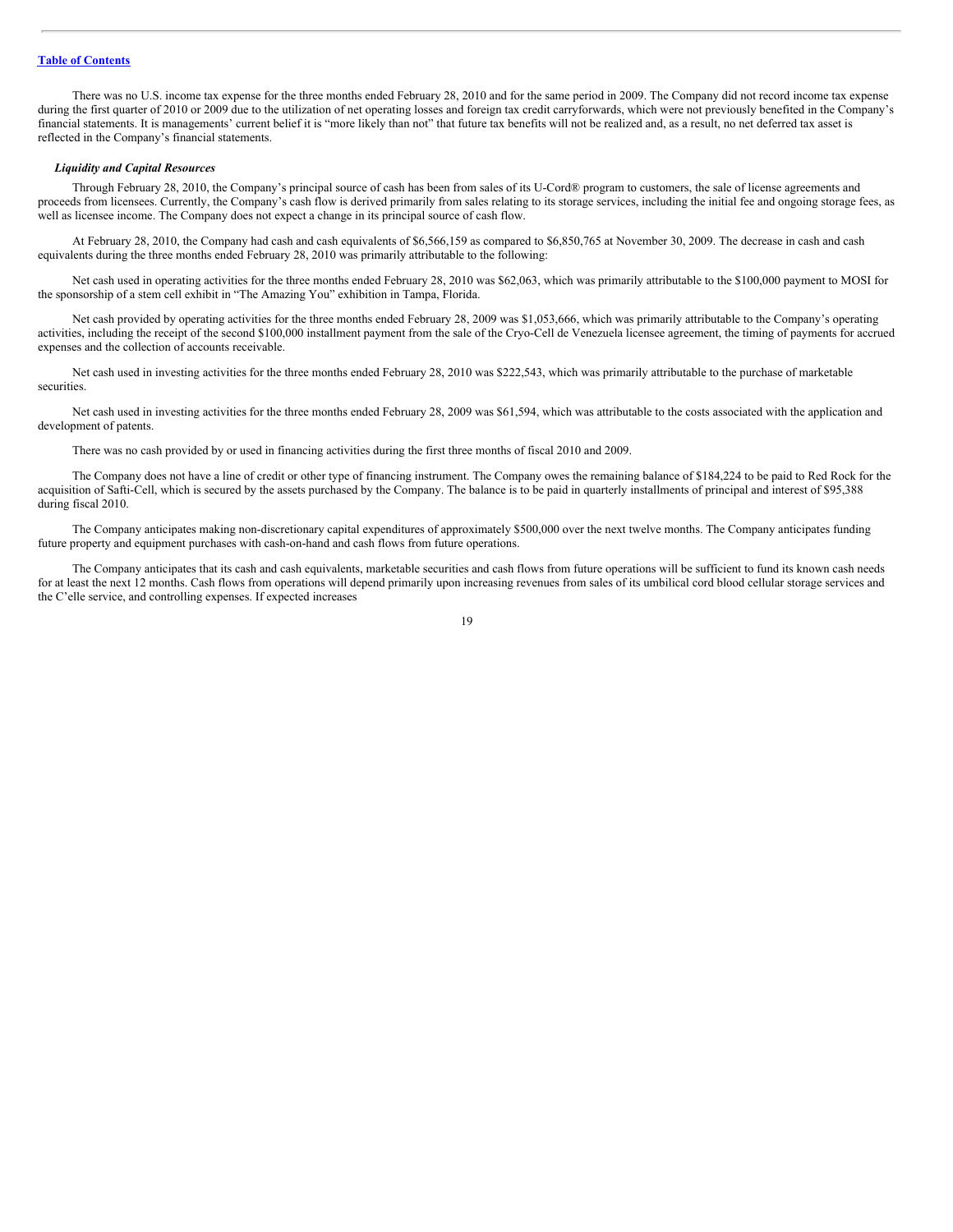## **Table of [Contents](#page-1-0)**

in revenues are not realized, or if expenses are higher than anticipated, the Company may be required to reduce or defer cash expenditures or otherwise manage its cash resources during the next 12 months so that they are sufficient to meet the Company's cash needs for that period. In addition, the Company may consider seeking equity or debt financing if deemed appropriate for its plan of operations, and if such financing can be obtained on acceptable terms. There is no assurance that the reductions in expenditures, if necessary, will not have an adverse effect on the Company's business operations, including sales activities and the development of new services and technology.

### *Critical Accounting Policies*

The preparation of consolidated financial statements and related disclosures in conformity with accounting principles generally accepted in the United States requires estimates and assumptions that affect the reported amounts of assets and liabilities, revenues and expenses and related disclosures of contingent assets and liabilities in the consolidated financial statements and accompanying notes. The SEC has defined a company's critical accounting policies as the ones that are most important to the portrayal of the company's financial condition and results of operations, and which require the company to make its most difficult and subjective judgments, often as a result of the need to make estimates of matters that are inherently uncertain. The Company believes that its estimates and assumptions are reasonable under the circumstances; however, actual results may vary from these estimates and assumptions. We have identified the following critical accounting policies that affect the more significant judgments and estimates used in the preparation of the consolidated financial statements.

#### *Revenue Recognition*

The Company records revenue from processing and storage of specimens. The Company recognizes revenue from processing fees upon completion of processing and cellular storage fees ratably over the contractual storage period, as well as, other income from royalties paid by licensees related to long term storage contracts which the Company has under license agreements. Deferred revenue on the accompanying balance sheets includes the portion of the annual storage fee and the twenty-one year storage fee that is being recognized over the contractual storage period as well as royalties received from foreign licensees related to long-term storage contracts in which the Company has future obligations under the license agreement. The Company classifies deferred revenue as current if the Company expects to recognize the related revenue over the next 12 months. As of February 28, 2010 and November 30, 2009, the current and long-term portion of deferred revenue is approximately \$5,400,000 and \$7,400,000, respectively. The Company also records revenue from shipping and handling billed to customers when earned. Shipping and handling costs that the Company incurs are expensed and included in cost of sales.

#### *License and Royalty Agreements*

The Company has entered into licensing agreements with certain investors in various international markets in an attempt to capitalize on the Company's technology. The investors typically pay a licensing fee to receive Company marketing programs, technology and know-how in a selected area. The investor may be given a right to sell sublicense agreements as well. As part of the accounting for the up-front license revenue, revenue from the up-front license fee is recognized based on such factors as when the payment is due, collectibility and when all material services or conditions relating to the sale have been substantially performed based on the terms of the agreement. The Company has seventeen active licensing agreements. The following areas each have one license agreement: Mexico, El Salvador, Guatemala, Nicaragua, Ecuador, Panama, Honduras, Venezuela, China, Pakistan, Chile, Colombia and Peru. The following areas each have two license agreements: China and Germany.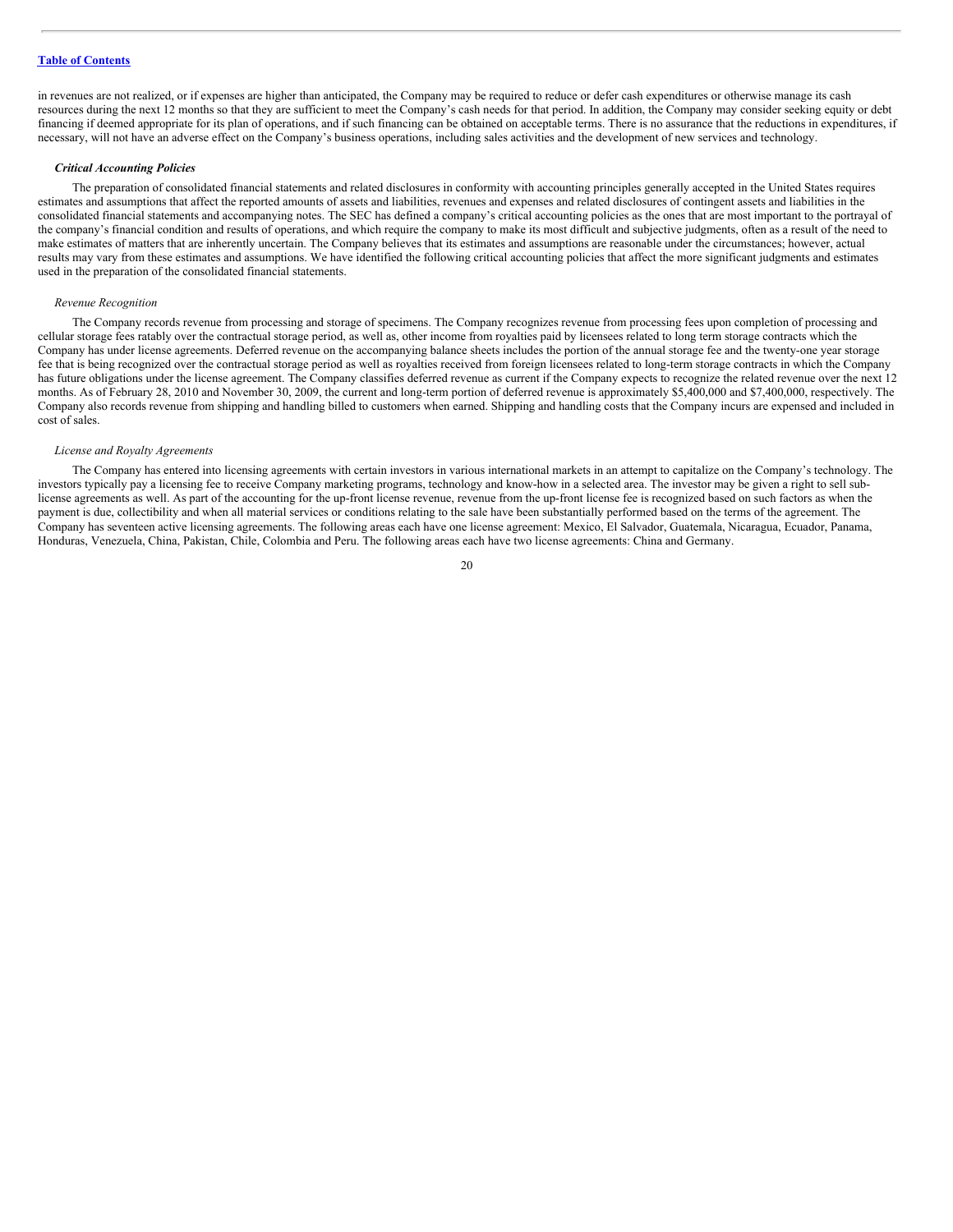In addition to the license fee, the Company earns royalties on subsequent processing and storage revenues received by the licensee in the selected area and a fee on any sub-license agreements that are sold by the licensee where applicable. The Company also processes and stores specimens sent directly from customers of sub-licensees in Mexico, Central America, Ecuador, Pakistan and Venezuela. These fees are included in processing and storage fees on the consolidated statements of operations. As part of the accounting for licensee income, the Company uses estimates and judgments based on historical processing and storage volume in determining the timing and amount of licensee income to recognize. The Company periodically reviews license and royalty receivables for collectibility and, if necessary, will record an expense for an allowance for uncollectible accounts. If the financial condition of the Company's licensees and sub-licensees were to deteriorate beyond the estimates, the Company may have to increase the allowance for doubtful accounts which could have a negative impact on earnings. If the licensee's customer base were to decrease, it would negatively impact the Company's ongoing license income.

#### *Accounts Receivable*

Accounts receivable consist of the amounts due from clients that have enrolled and processed in the U-Cord® processing and storage program and amounts due from licensee affiliates and do not require collateral. Accounts receivable due from clients are due within 30 days and are stated at amounts due from clients net of an allowance for doubtful accounts. Accounts outstanding longer than the contractual payment terms are considered past due. The Company determines its allowance by considering the length of time accounts receivable are past due, the Company's previous loss history, and the customer's current ability to pay its obligations. Therefore, if the financial condition of the Company's clients were to deteriorate beyond the estimates, the Company may have to increase the allowance for doubtful accounts which could have a negative impact on earnings. The Company writes-off accounts receivable when they become uncollectible, and payments subsequently received on such receivables are credited to the allowance for doubtful accounts.

#### *Income Taxes*

Deferred tax assets and liabilities are recognized for the estimated future tax consequences attributable to differences between financial statement carrying amounts of existing assets and liabilities and their respective tax bases. Deferred tax assets and liabilities are measured using enacted tax rates expected to be recovered or settled. A valuation allowance covering the deferred tax assets of the Company as of February 28, 2010 and November 30, 2009, has been provided as the Company does not believe it is "more likely than not" that the future income tax benefits will be realized.

The Company records foreign income taxes withheld from installment payments of non-refundable up-front license fees and royalty income earned on the processing and storage of cord blood stem cell specimens in geographic areas where the Company has license agreements. The Company recorded approximately \$33,000 and \$34,000 for the three months ended February 28, 2010 and 2009, respectively, of foreign income tax expense.

The Company recognizes the financial statement benefit of a tax position only after determining that the relevant tax authority would more likely than not sustain the position following an audit. For tax positions meeting the more-likely-than-not threshold, the amount recognized in the financial statements is the largest benefit that has a greater than 50 percent likelihood of being realized upon ultimate settlement with the relevant tax authority. Increases or decreases to the unrecognized tax benefits could result from management's belief that a position can or cannot be sustained upon examination based on subsequent information or potential lapse of the applicable statute of limitation for certain tax positions

The Company recognizes interest and penalties related to uncertain tax positions in income tax expense. As of February 28, 2010 and November 30, 2009 the Company had no provisions for interest or penalties related to uncertain tax positions.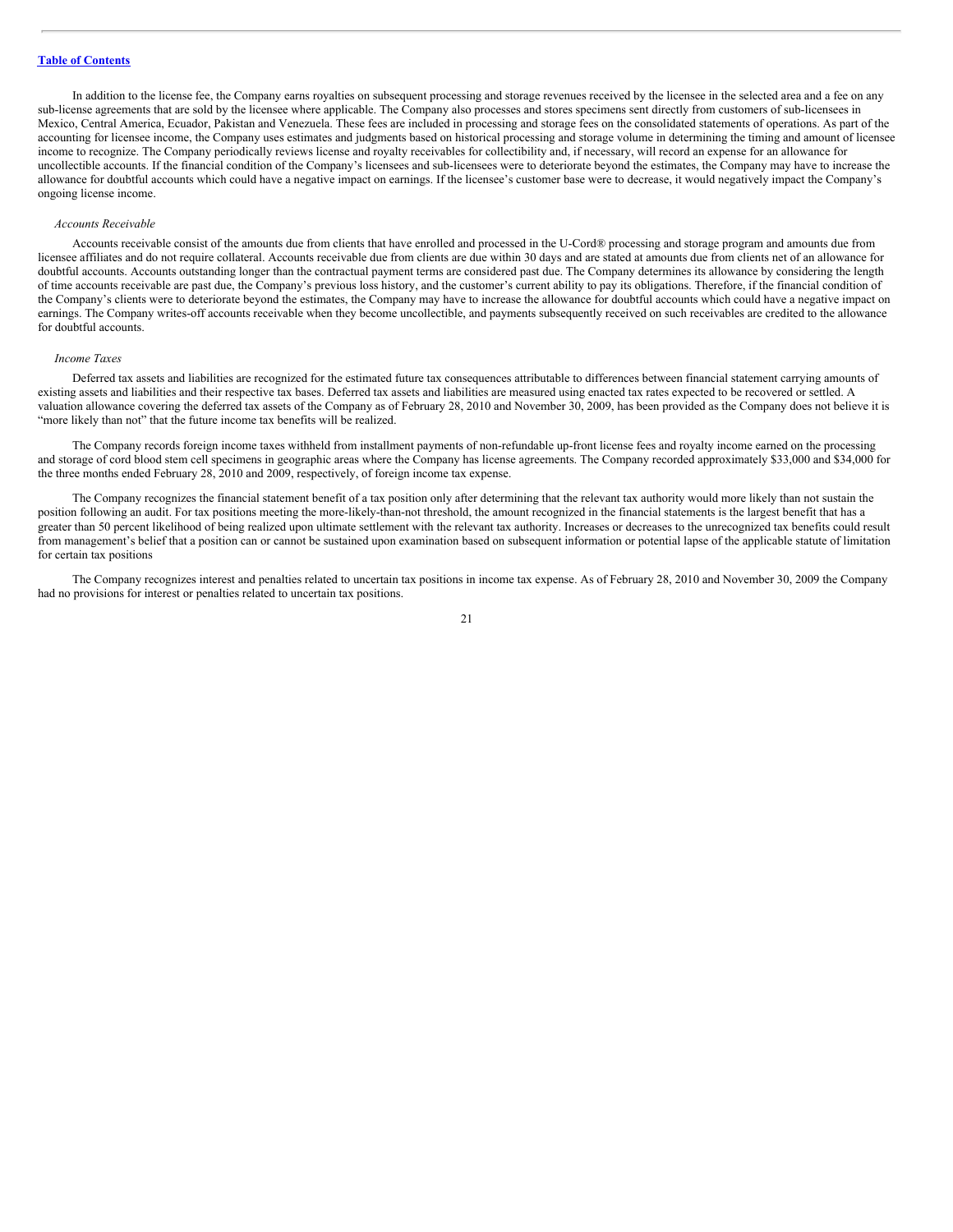## *Investment in Saneron*

The Company made a significant investment in an entity that is involved in the area of stem cell research. The Company accounts for this investment under the equity method, and reviews annually to determine if an other than temporary impairment exists. The Company previously recorded equity in losses of affiliate until the investment balance was zero and only goodwill remained. The investment is reviewed annually to determine if an other than temporary impairment exists. The Company does not believe that an impairment exists as of February 28, 2010 and November 30, 2009. If actual future results are not consistent with the Company's assumptions and estimates, the Company may be required to record impairment charges in the future which could have a negative impact on earnings.

#### *Patents*

The Company incurs certain legal and related costs in connection with patent applications. If a future economic benefit is anticipated from the resulting patent or an alternate future use is available to the Company, such costs are capitalized and amortized over the expected life of the patent. The Company's assessment of future economic benefit involves considerable management judgment. A different conclusion could result in the reduction of the carrying value of these assets.

Patent costs are capitalized on the date that the utility patent was filed and are amortized over a period of 20 years. Capitalized patent costs, net of accumulated amortization, as of February 28, 2010 and November 30, 2009 are \$409,248 and \$401,206, respectively, and are included in deposits and other assets in the accompanying consolidated balance sheets. Amortization expense was approximately \$6,000 and \$4,000 for the three months ended February 28, 2010 and February 28, 2009, respectively, and is included in depreciation and amortization in the accompanying consolidated statements of operations.

#### *Revenue Sharing Agreements*

The Company has entered into revenue sharing agreements ("RSAs") with various parties whereby these parties contracted with the Company for a percentage of future storage revenues the Company generates from clients in specific geographical areas. The RSAs have no definitive term or termination provisions. The sharing applies to the storage fees for all specified specimens in the area up to the number covered in the contract. When the number of specimens is filled, any additional specimens stored in that area are not subject to revenue sharing. As there are empty spaces resulting from attrition, the Company agrees to fill them as soon as possible. The parties typically pay the Company a non-refundable up-front fee for the rights to these future payments. The Company had recognized these non-refundable fees as a long-term liability. Given the criteria under which these RSAs are established, cash payments on these contracts can fluctuate from period to period. All payments made to the other parties to the RSAs are recognized as interest expense. At such time as the total payments can be determined, the Company will commence amortizing these liabilities under the effective interest method. The Company does not intend to enter into additional RSAs.

#### *Recently Issued Accounting Pronouncements*

#### *Revenue Arrangements with Multiple Deliverables*

In October 2009, the Financial Accounting Standards Board ("FASB") issued an Accounting Standard Update ("ASU") No. 2009-13, which addresses the accounting for multiple-deliverable arrangements to enable vendors to account for products or services separately rather than as a combined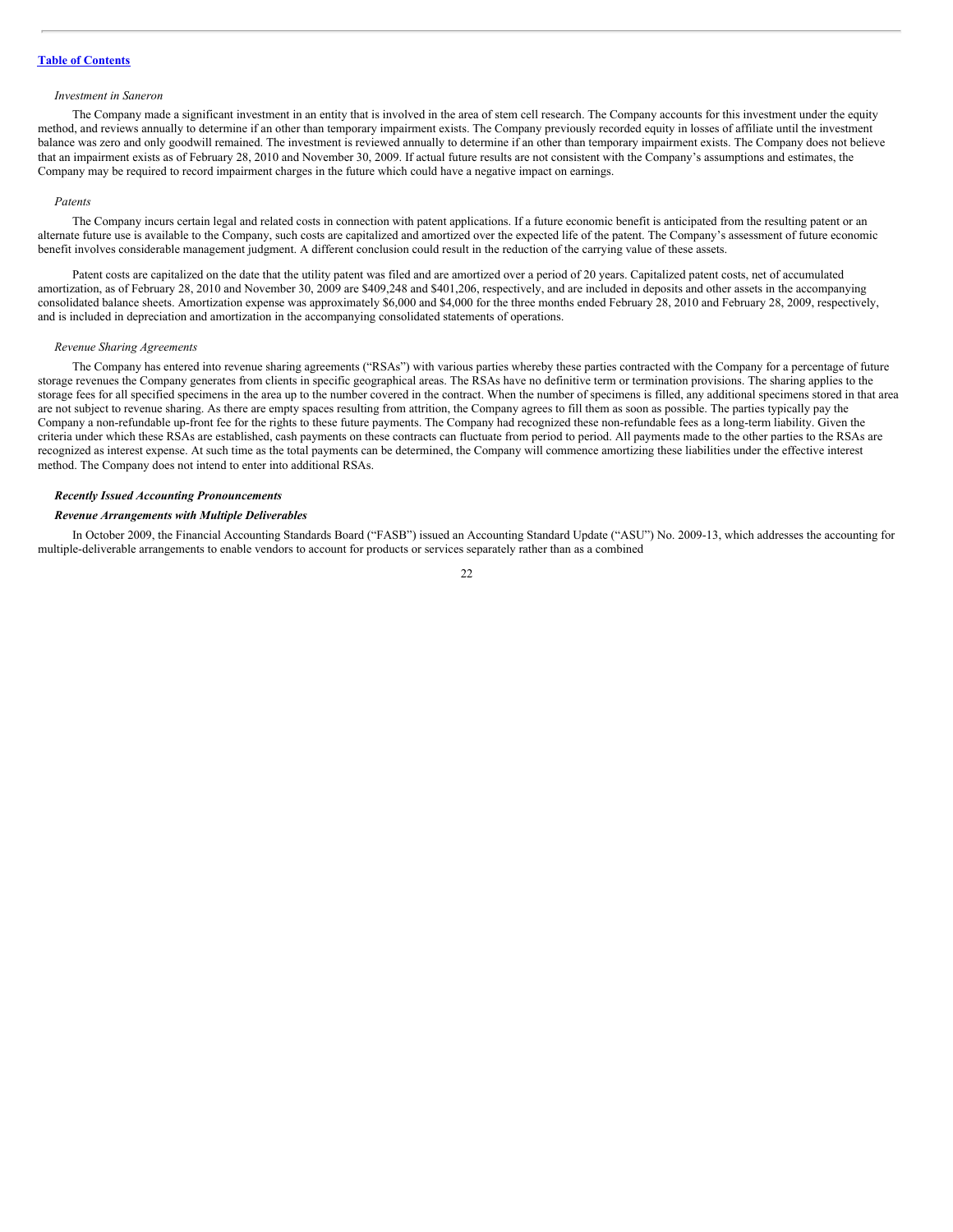## **Table of [Contents](#page-1-0)**

unit and modifies the manner in which the transaction consideration is allocated across the separately identified deliverables. The ASU significantly expands the disclosure requirements for multiple-deliverable revenue arrangements. The ASU will be effective for the first annual reporting period beginning on or after June 15, 2010, and may be applied retrospectively for all periods presented or prospectively to arrangements entered into or materially modified after the adoption date. Early adoption is permitted, provided that the guidance is retroactively applied to the beginning of the year of adoption. The Company has not determined if it will adopt this new update during fiscal year 2010. The Company is currently evaluating the impact this update may have on its consolidated financial statements upon its required adoption on December 1, 2010.

#### *Of -Balance Sheet Arrangements*

The Company has no off-balance sheet arrangements that have or are reasonable likely to have a current or future effect on its financial condition, changes in financial condition, revenues or expenses, results of operations, liquidity, capital expenditures or capital resources that is material to investors.

### *Forward Looking Statements*

This Form 10-Q, press releases and certain information provided periodically in writing or orally by the Company's officers or its agents may contain statements which constitute "forward-looking statements" within the meaning of Section 27A of the Securities Act of 1933, as amended and Section 21E of the Securities Exchange Act of 1934, as amended. The terms "Cryo-Cell International, Inc.," "Cryo-Cell," "Company," "we," "our" and "us" refer to Cryo-Cell International, Inc. The words "expect," "anticipate", "believe," "goal," "strategy", "plan," "intend," "estimate" and similar expressions and variations thereof, if used, are intended to specifically identify forward-looking statements. Those statements appear in a number of places in this Form 10-Q and in other places, and include statements regarding the intent, belief or current expectations of the Company, its directors or its officers with respect to, among other things:

- (i) our future performance and operating results;
- (ii) our future operating plans;
- (iii) our liquidity and capital resources; and
- (iv) our financial condition, accounting policies and management judgments.

Investors and prospective investors are cautioned that any such forward-looking statements are not guarantees of future performance and involve risks and uncertainties, and that actual results may differ materially from those projected in the forward-looking statements as a result of various factors. The factors that might cause such differences include, among others, the risk factors set forth in Part I, "Item 1A. Risk Factors" of our most recent Annual Report on Form 10-K and the following:

- (i) any adverse effect or limitations caused by recent increases in government regulation of stem cell storage facilities;
- (ii) any increased competition in our business including increasing competition from public cord blood banks particularly in overseas markets but also in the U.S.;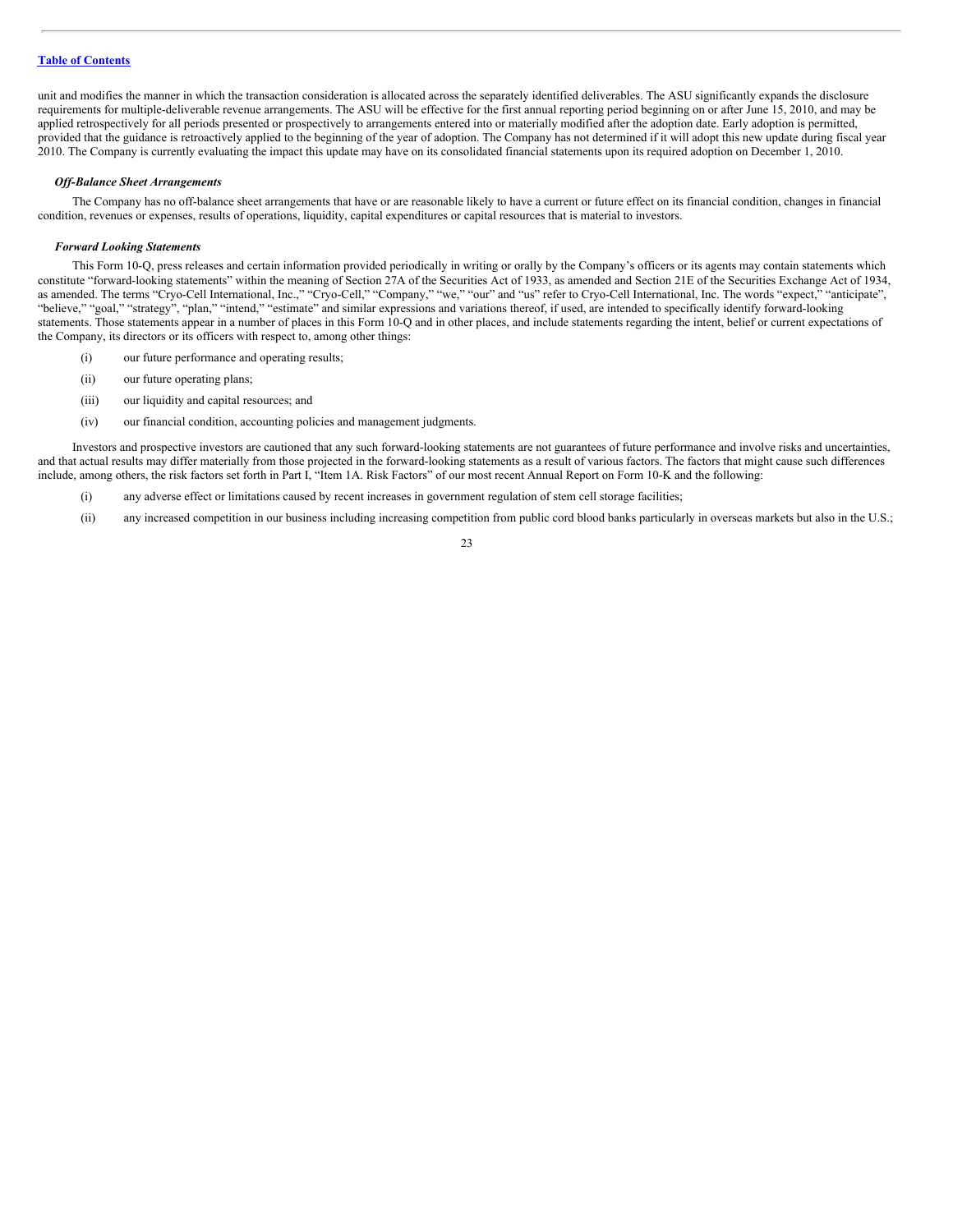## **Table of [Contents](#page-1-0)**

- (iii) any decrease or slowdown in the number of people seeking to store umbilical cord blood stem cells or decrease in the number of people paying annual storage fees;
- (iv) market acceptance of the Company's C'elle service will require publication of scientific studies, consumer awareness, and the development of new therapies from the C'elle technology, none of which are certain;
- (v) any new services relating to other types of stem cells that have not yet been offered commercially, and there is no assurance that other stem cell services will be launched or will gain market acceptance;
- (vi) any adverse impacts on revenue or operating margins due to the costs associated with increased growth in our business, including the possibility of unanticipated costs relating to the operation of our facility and costs relating to the commercial launch of the placental stem cell service offering or any other new types of stem cells;
- (vii) any unique risks posed by our international activities, including but not limited to local business laws or practices that diminish our affiliates' ability to effectively compete in their local markets;
- (viii) any technological or medical breakthroughs that would render the Company's business of stem cell preservation obsolete;
- (ix) any material failure or malfunction in our storage facilities; or any natural disaster or act of terrorism that adversely affects stored specimens;
- (x) any adverse results to our prospects, financial condition or reputation arising from any material failure or compromise of our information systems;
- (xi) the costs associated with defending or prosecuting litigation matters, particularly including litigation related to intellectual property, and any material adverse result from such matters;
- (xii) any negative consequences resulting from deriving, shipping and storing specimens at a second location;
- (xiii) current market, business and economic conditions in general and in our industry in particular;
- (xiv) any adverse performance by or relations with any of our licensees; and
- (xv) any inability to enter into new licensing arrangements including arrangements with non-refundable upfront fees;
- (xvi) any inability to realize cost savings as a result of recent acquisitions;
- (xvii) any inability to realize a return on an investment;
- (xviii) any increased U.S. income tax expense as a result of inability to utilize or exhaustion of net operating losses;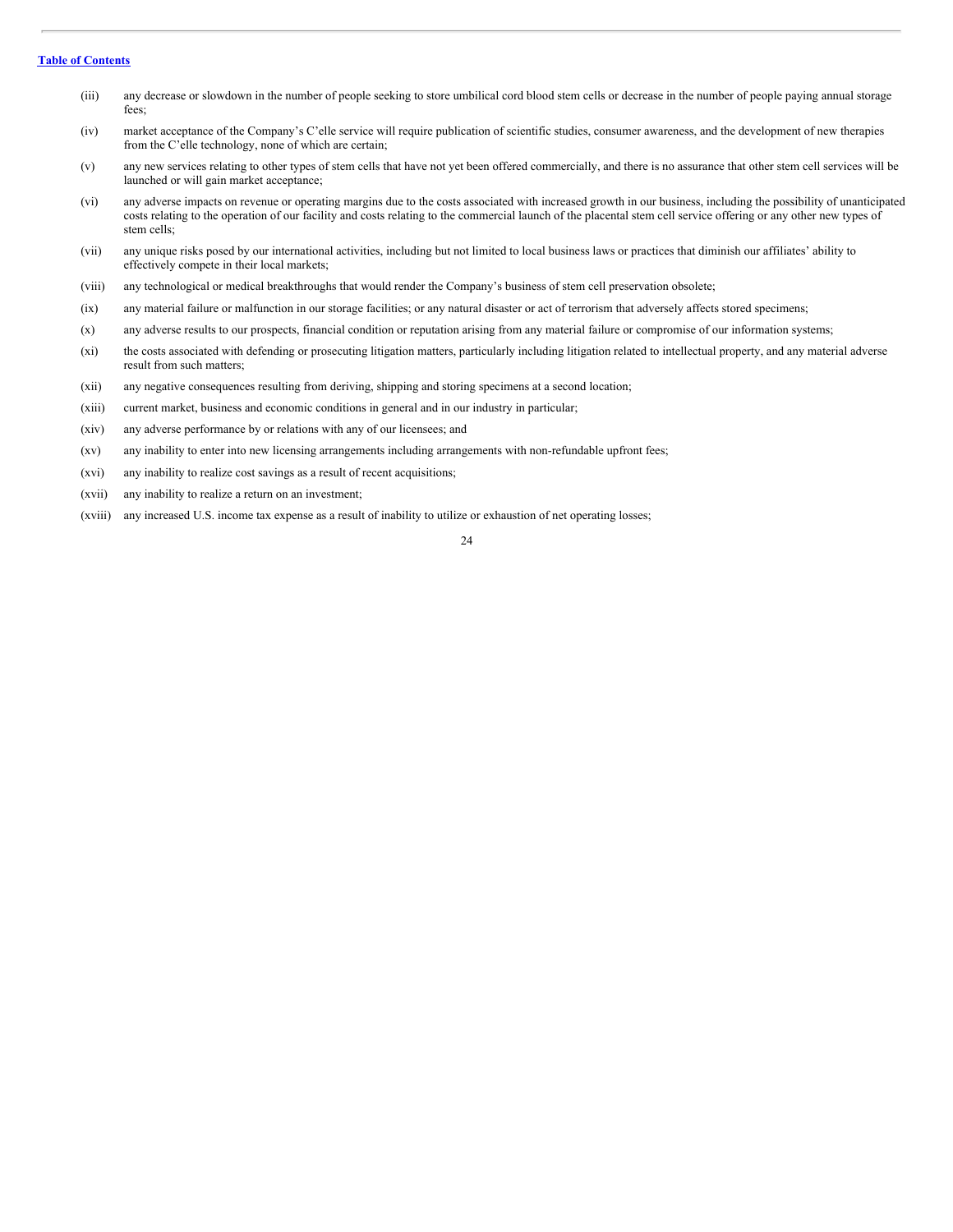- (xix) any adverse impact on our revenues as a result of greater emphasis in the future on the promotion of our C'elle service and any shifting of our marketing dollars towards our C'elle service;
- (xx) any adverse impact on our revenues and operating margins as a result of discounting of our services in order to generate new business in tough economic times where consumers are selective with discretionary spending
- (xxi) other factors many of which are beyond our control

We undertake no obligation to publicly update or revise the forward-looking statements made in this Form 10-Q to reflect events or circumstances after the date of this Form 10-Q or to reflect the occurrence of unanticipated events.

Readers are cautioned not to place undue reliance on these forward-looking statements, which reflect management's analysis only as of the date hereof. Cryo-Cell International, Inc. undertakes no obligation to publicly revise these forward-looking statements to reflect events or circumstances that arise after the date hereof. Readers should carefully review the risk factors described in other documents the Company files from time to time with the Securities and Exchange Commission, including the Annual Report on Form 10-K filed by the Company and any Current Reports on Form 8-K filed by the Company.

### <span id="page-24-0"></span>**Item 3. Quantitative and Qualitative Disclosures About Market Risk.**

Not applicable.

## <span id="page-24-1"></span>**Item 4. Controls and Procedures**

## *Evaluation of Disclosure Controls and Procedures*

Based on their most recent review, as of the end of the period covered by this report, the Company's principal executive officer and principal financial officer have concluded that the Company's disclosure controls and procedures are ineffective to provide reasonable assurance that information required to be disclosed by the Company in the reports that it files or submits under the Securities Exchange Act of 1934, as amended, is accumulated and communicated to the Company's management, including its principal executive officer and principal financial officer, as appropriate to allow timely decisions regarding required disclosure and are ineffective to ensure that such information is recorded, processed, summarized and reported within the time periods specified in the SEC's rules and forms.

## *Changes in Internal Control Over Financial Reporting*

As previously disclosed in our Form 10-K filed on March 1, 2010, during the November 30, 2009, year end closing process, the Company's principal executive officer and principal financial officer concluded that the Company's disclosure controls and procedures and internal controls over financial reporting were not effective, due to a material weakness surrounding the estimated accrual of processing and storage royalties earned from licensees and the deferral of the long-term storage royalties.

Prior to the identification of such material weakness, management had already undertaken, or was in the process of undertaking, a number of steps to design and implement more effective internal controls, including:

- Restructuring the Company's licensee agreements to work directly with each licensee;
- Adding staffing resources with the primary responsibility being the licensee affiliates;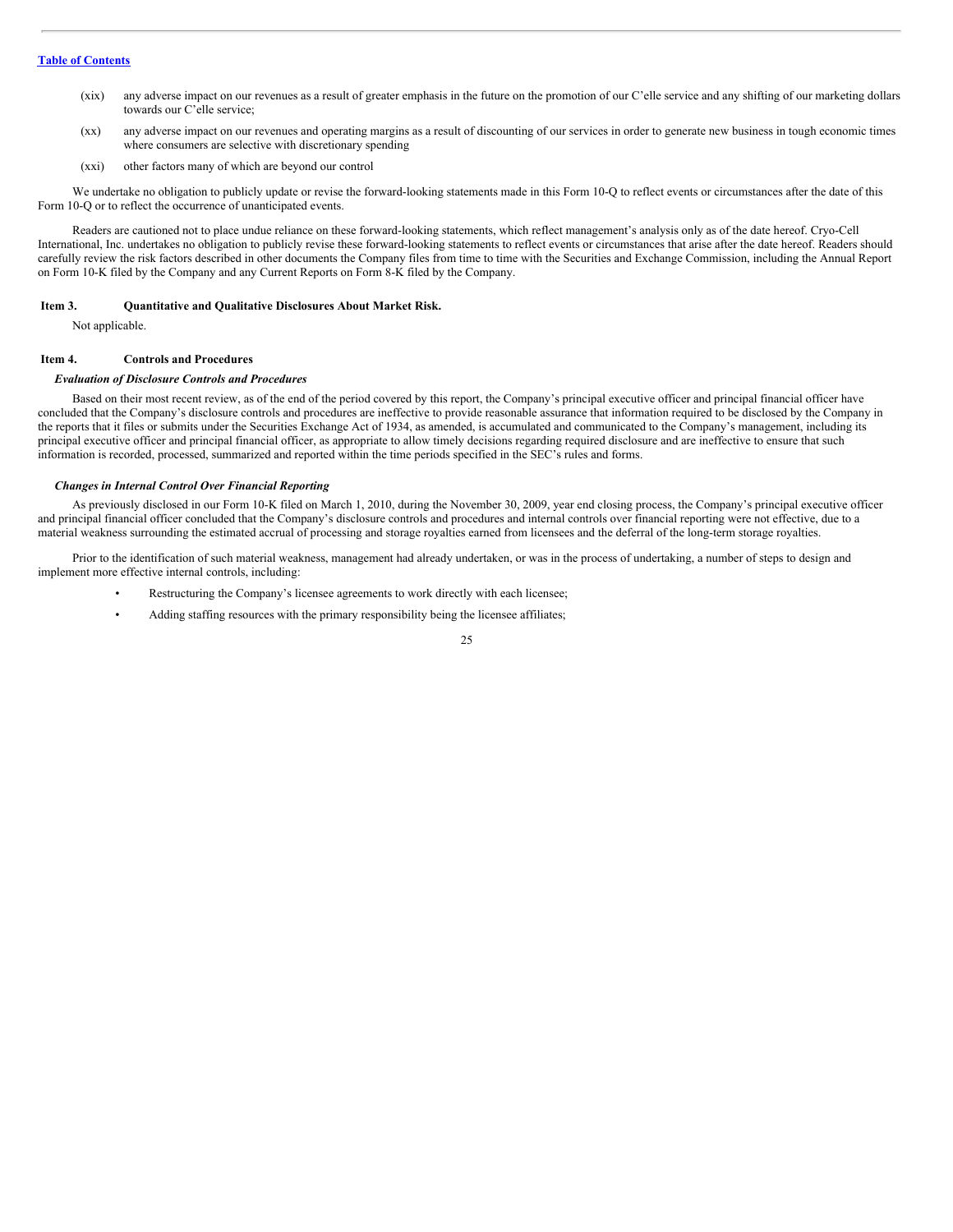Refining the estimate of licensee income going forward.

The changes in the Company's internal control over financial reporting described in the previous paragraph were implemented prior to the Company reporting its results for the quarter ended February 28, 2010 and as a result of such changes we believe we have remediated the material weakness described above, however the new controls have not been operating for a long enough period of time to conclude that the Company's disclosure controls are effective. There were no other changes in the Company's internal controls over financial reporting during the quarter ended February 28, 2010 that have materially affected, or are reasonably likely to materially affect, the Company's internal control over financial reporting.

#### *Limitations on the Ef ectiveness of Controls*

Our management, including our CEO and CFO, does not expect that our disclosure controls and internal controls will prevent all error and all fraud. A control system, no matter how well conceived and operated, can provide only reasonable, not absolute, assurance that the objectives of the control system are met. Further, the design of a control system must reflect the fact that there are resource constraints, and the benefits of controls must be considered relative to their costs. Because of the inherent limitations in all control systems, no evaluation of controls can provide absolute assurance that all control issues and instances of fraud, if any, within the company have been detected. These inherent limitations include the realities that judgments in decision-making can be faulty, and that breakdowns can occur because of simple error or mistake. Additionally, controls can be circumvented by the individual acts of some persons, by collusion of two or more people, or by management or board override of the control.

The design of any system of controls also is based in part upon certain assumptions about the likelihood of future events, and there can be no assurance that any design will succeed in achieving its stated goals under all potential future conditions; over time, control may become inadequate because of changes in conditions, or the degree of compliance with the policies or procedures may deteriorate. Because of the inherent limitations in a cost-effective control system, misstatements due to error or fraud may occur and not be detected.

### *CEO and CFO Certifications*

Appearing as exhibits 31.1 and 31.2 to this report there are Certifications of the CEO and the CFO. The Certifications are required in accordance with Section 302 of the Sarbanes-Oxley Act of 2002 (the Section 302 Certifications). This Item of this report is the information concerning the evaluation referred to in the Section 302 Certifications and this information should be read in conjunction with the Section 302 Certifications for a more complete understanding of the topics presented.

## **PART II - OTHER INFORMATION**

### <span id="page-25-0"></span>**ITEM 1. LEGAL PROCEEDINGS**

Not applicable.

## <span id="page-25-1"></span>**ITEM 1A. RISK FACTORS**

In addition to the other information set forth in this report, you should carefully consider the factors discussed in Part I, "Item 1A. Risk Factors" in our Annual Report on Form 10-K for the year ended November 30, 2009, which could materially affect our business, financial condition or future results. The risks described in our Annual Report on Form 10-K are not the only risks we face. Additional risks and uncertainties not currently known to us or that we currently deem to be immaterial also may materially adversely affect our business, financial condition and/or operating results.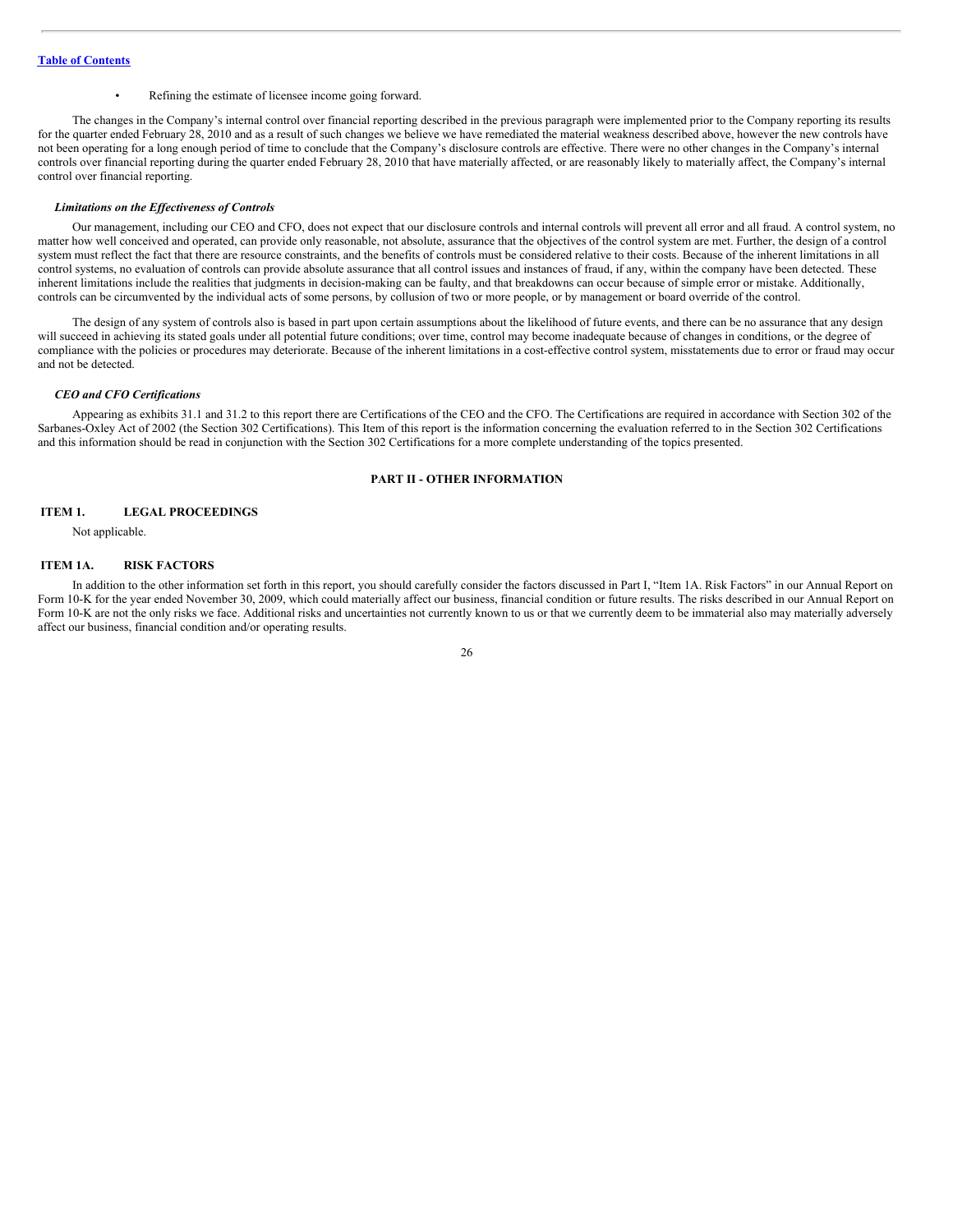## **Table of [Contents](#page-1-0)**

<span id="page-26-3"></span><span id="page-26-2"></span><span id="page-26-1"></span><span id="page-26-0"></span>

| ITEM 2.<br>None. | UNREGISTERED SALES OF EQUITY SECURITIES AND USE OF PROCEEDS |
|------------------|-------------------------------------------------------------|
| ITEM 3.<br>None. | <b>DEFAULTS UPON SENIOR SECURITIES</b>                      |
| ITEM 4.          | <b>RESERVED</b>                                             |
| ITEM 5.<br>None. | <b>OTHER INFORMATION</b>                                    |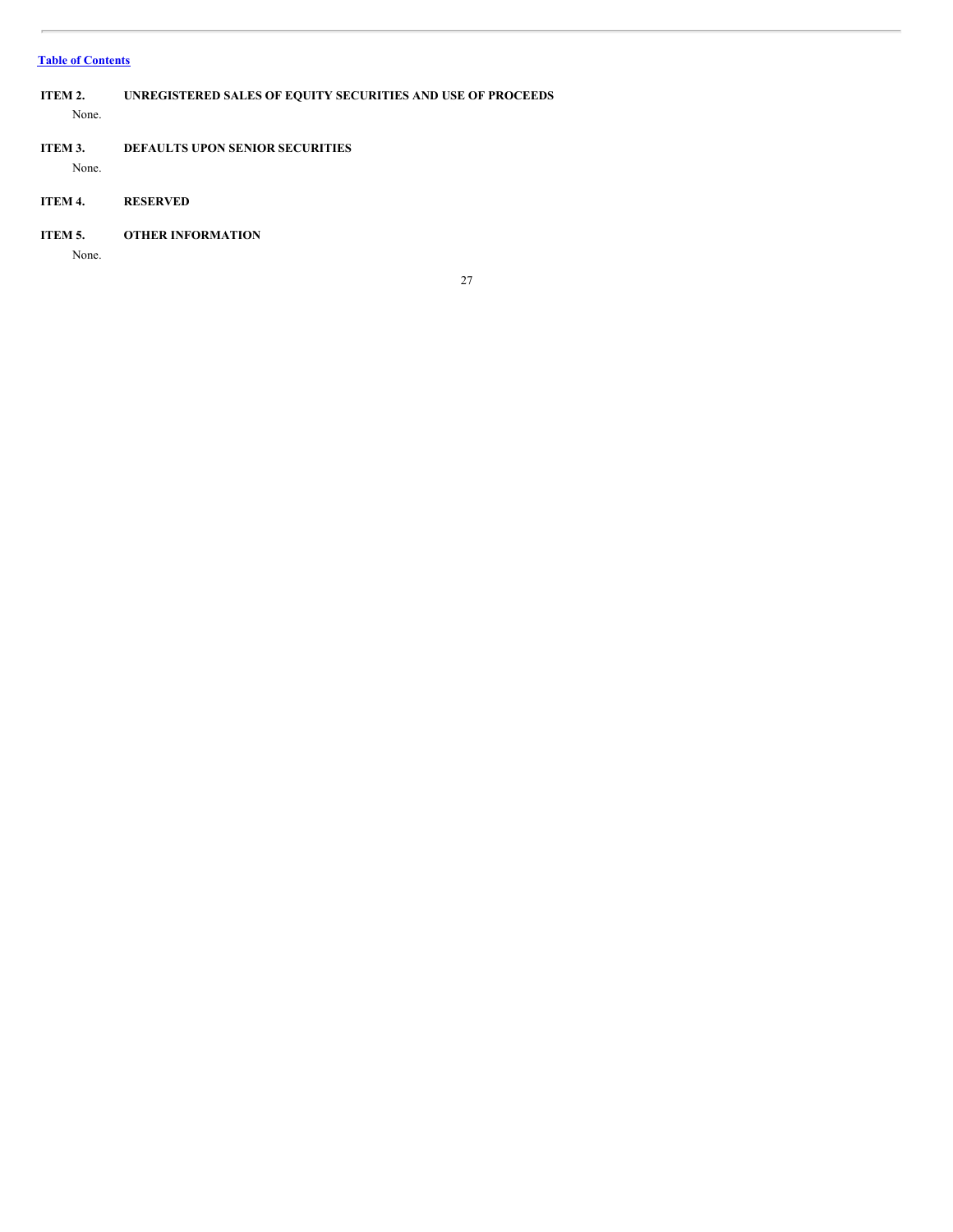## **Table of [Contents](#page-1-0)**

## <span id="page-27-0"></span>**ITEM 6. EXHIBITS**

(a) Exhibits

- 31.1 Certification of CEO Pursuant to Section 302 of the Sarbanes-Oxley Act of 2002*(filed herewith)*.
- 31.2 Certification of CFO Pursuant to Section 302 of the Sarbanes-Oxley Act of 2002*(filed herewith)*.
- 32 Certification Pursuant to 18 U.S.C. Section 1350, as Adopted Pursuant to Section 906 of the Sarbanes-Oxley Act of 2002.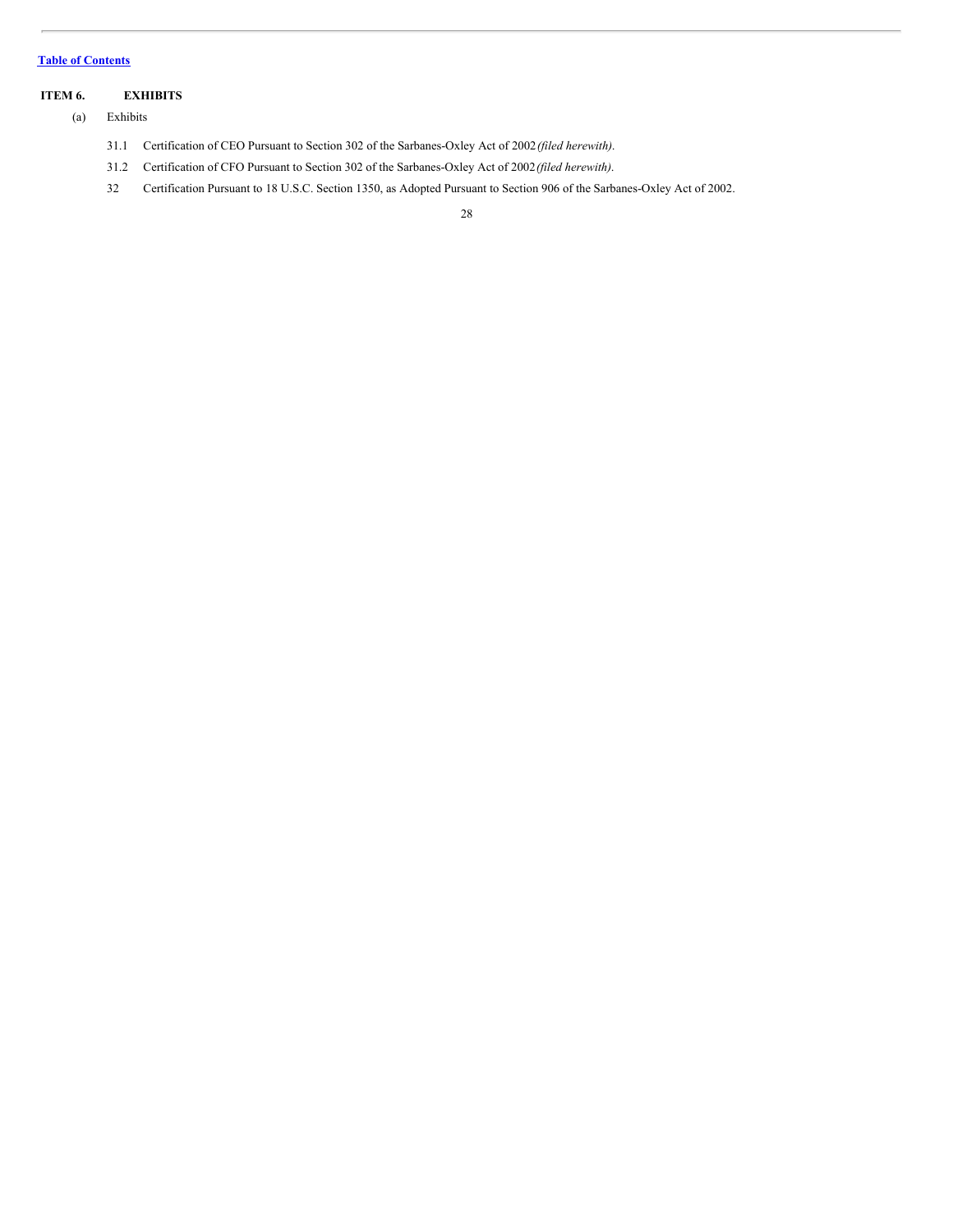## <span id="page-28-0"></span>**SIGNATURES**

In accordance with Section 13 or 15(d) of the Securities Exchange Act of 1934, the registrant has duly caused this report to be signed on its behalf by the undersigned thereunto duly authorized.

Cryo-Cell International, Inc.

/S/ MERCEDES WALTON **Mercedes Walton Chief Executive Officer**

Cryo-Cell International, Inc.

/S/ JILL TAYMANS **Jill M. Taymans Vice President, Finance**

Date: April 14, 2010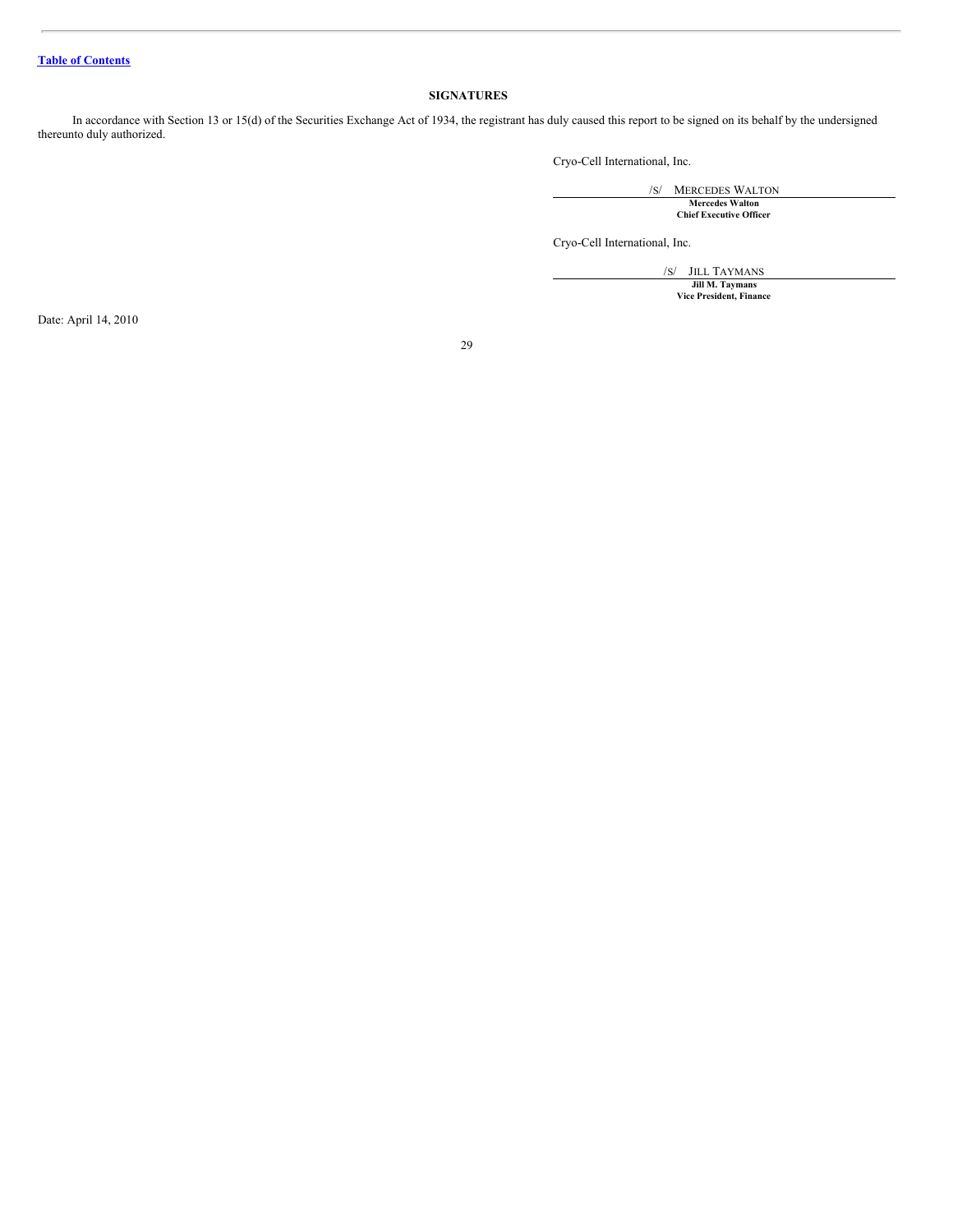## CERTIFICATION OF CHIEF EXECUTIVE OFFICER

I, Mercedes Walton, certify that:

- 1. I have reviewed this quarterly report on Form 10-Q of Cryo-Cell International, Inc. (the "Registrant");
- 2. Based on my knowledge, this report does not contain any untrue statement of a material fact or omit to state a material fact necessary to make the statements made, in light of the circumstances under which such statements were made, not misleading with respect to the period covered by this report;
- 3. Based on my knowledge, the financial statements, and other financial information included in this report, fairly present in all material respects the financial condition, results of operations and cash flows of the registrant as of, and for, the periods presented in this report;
- 4. The Registrant's other certifying officer(s) and I are responsible for establishing and maintaining disclosure controls and procedures (as defined in Exchange Act Rules 13a-15(e) and 15d-15(e)) for the Registrant and have:

(a) Designed such disclosure controls and procedures, or caused such disclosure controls and procedures to be designed under our supervision, to ensure that material information relating to the Registrant, including its consolidated subsidiaries, is made known to us by others within those entities, particularly during the period in which this quarterly report is being prepared;

(b) Designed such internal control over financial reporting, or caused such internal control over financial reporting to be designed under our supervision, to provide reasonable assurance regarding the reliability of financial reporting and the preparation of financial statements for external purposes in accordance with generally accepted accounting principles;

(c) Evaluated the effectiveness of the Registrant's disclosure controls and procedures and presented in this report our conclusions about the effectiveness of the disclosure controls and procedures, as of the end of the period covered by this report based on such evaluation; and

(d) disclosed in this report any change in the Registrant's internal control over financial reporting that occurred during the Registrant's most recent fiscal quarter that has materially affected, or is reasonably likely to materially affect, the Registrant's internal control over financial reporting;

5. The Registrant's other certifying officer(s) and I have disclosed, based on our most recent evaluation of internal control over financial reporting, to the Registrant's auditors and the audit committee of the Registrant's board of directors (or persons performing the equivalent functions):

(a) All significant deficiencies and material weaknesses in the design or operation of internal control over financial reporting which are reasonably likely to adversely affect the Registrant's ability to record, process, summarize and report financial information; and

(b) Any fraud, whether or not material, that involves management or other employees who have a significant role in the Registrant's internal control over financial reporting.

Dated: April 14, 2010 /s/ Mercedes Walton

Mercedes Walton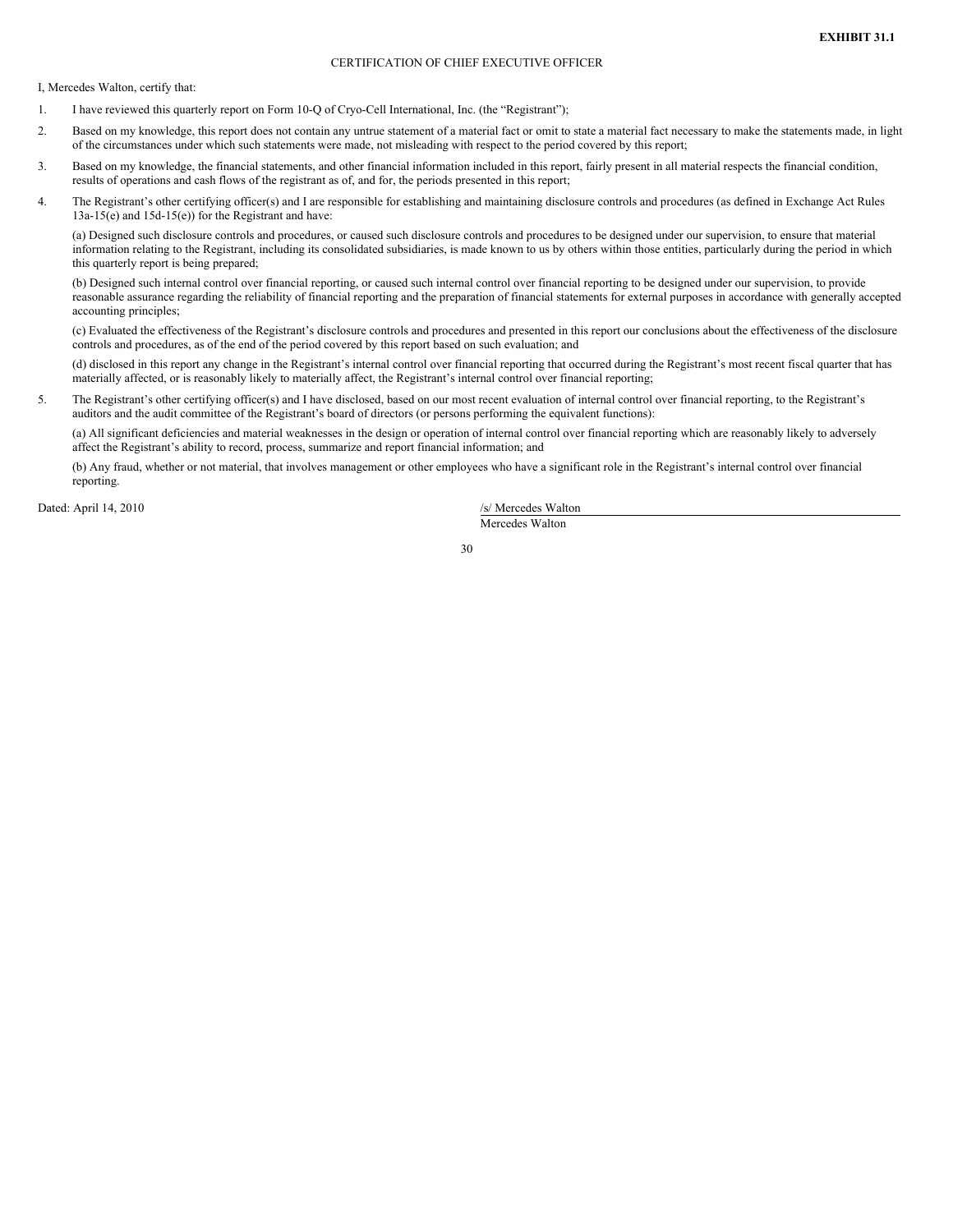## CERTIFICATION OF CHIEF FINANCIAL OFFICER

I, Jill M. Taymans, certify that:

- 1. I have reviewed this quarterly report on Form 10-Q of Cryo-Cell International, Inc. (the "Registrant");
- 2. Based on my knowledge, this report does not contain any untrue statement of a material fact or omit to state a material fact necessary to make the statements made, in light of the circumstances under which such statements were made, not misleading with respect to the period covered by this report;
- 3. Based on my knowledge, the financial statements, and other financial information included in this report, fairly present in all material respects the financial condition, results of operations and cash flows of the registrant as of, and for, the periods presented in this report;
- 4. The Registrant's other certifying officer(s) and I are responsible for establishing and maintaining disclosure controls and procedures (as defined in Exchange Act Rules 13a-15(e) and 15d-15(e)) for the Registrant and have:

(a) Designed such disclosure controls and procedures, or caused such disclosure controls and procedures to be designed under our supervision, to ensure that material information relating to the Registrant, including its consolidated subsidiaries, is made known to us by others within those entities, particularly during the period in which this quarterly report is being prepared;

(b) Designed such internal control over financial reporting, or caused such internal control over financial reporting to be designed under our supervision, to provide reasonable assurance regarding the reliability of financial reporting and the preparation of financial statements for external purposes in accordance with generally accepted accounting principles;

(c) Evaluated the effectiveness of the Registrant's disclosure controls and procedures and presented in this report our conclusions about the effectiveness of the disclosure controls and procedures, as of the end of the period covered by this report based on such evaluation; and

(d) disclosed in this report any change in the Registrant's internal control over financial reporting that occurred during the Registrant's most recent fiscal quarter that has materially affected, or is reasonably likely to materially affect, the Registrant's internal control over financial reporting;

5. The Registrant's other certifying officer(s) and I have disclosed, based on our most recent evaluation of internal control over financial reporting, to the Registrant's auditors and the audit committee of the Registrant's board of directors (or persons performing the equivalent functions):

(a) All significant deficiencies and material weaknesses in the design or operation of internal control over financial reporting which are reasonably likely to adversely affect the Registrant's ability to record, process, summarize and report financial information; and

(b) Any fraud, whether or not material, that involves management or other employees who have a significant role in the Registrant's internal control over financial reporting.

Dated: April 14, 2010 /s/ Jill M. Taymans

Jill M. Taymans